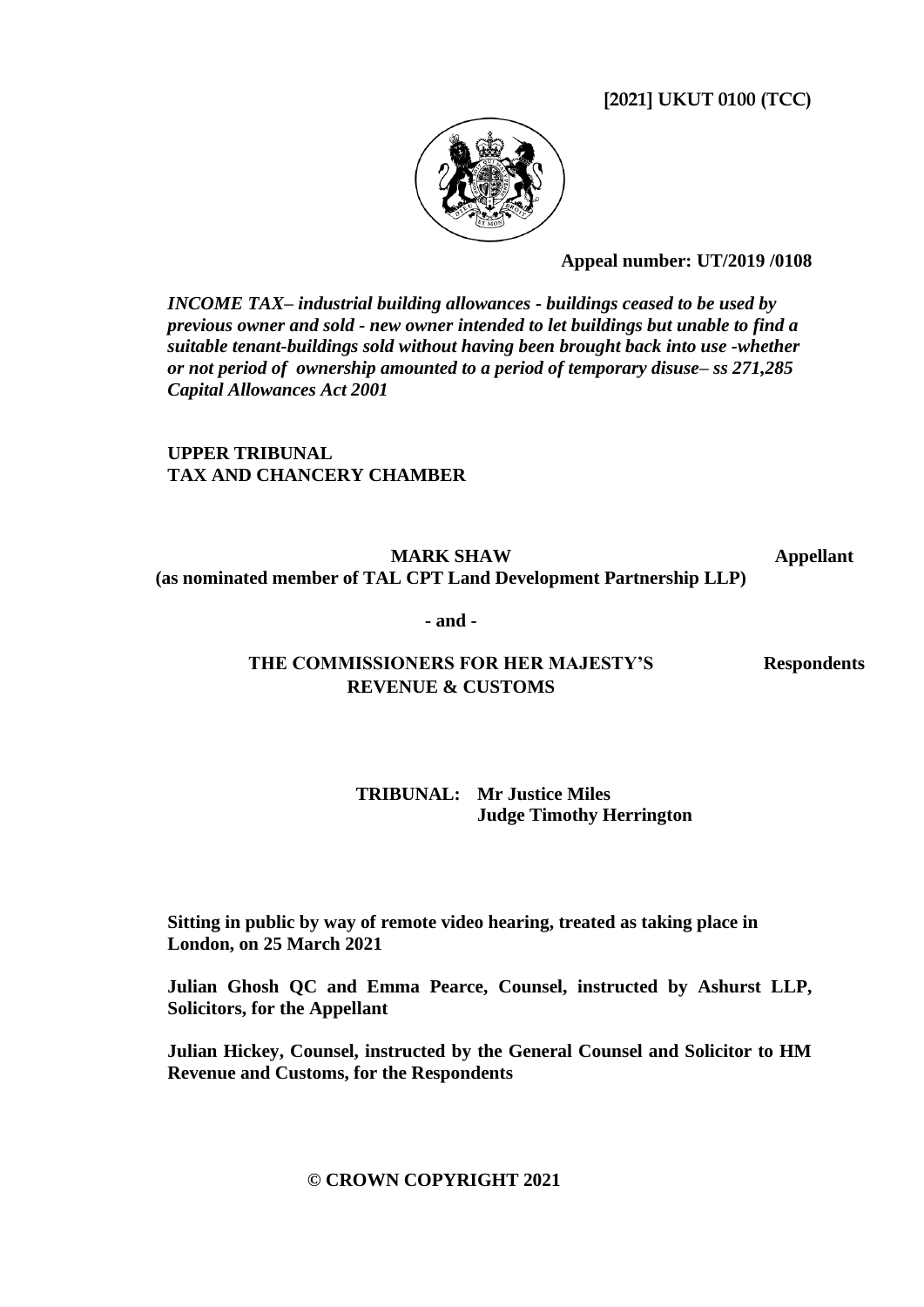## DECISION

### **Introduction**

1. This is an appeal by the appellant, Mark Shaw, in his capacity as nominated member of TAL CPT Land Development Partnership LLP ("TAL") against the decision of the First-tier Tribunal ("FTT") (Judge Philip Gillett and Member Jane Shillaker) released on 26 April 2019 (the "Decision").

2. The FTT dismissed TAL's appeal against the following closure notices and amendments to TAL's partnership statement:

| Year    | Description                      | Date of Issue | Amount $(f)$ |
|---------|----------------------------------|---------------|--------------|
| 2004-05 | Closure notice and amendment     | 3 Dec 2015    | 658,846      |
| 2005-06 | Partnership discovery assessment | 19 Nov 2009   | 2,555,820    |
| 2006-07 | Closure notice and amendment     | 3 Dec 2015    | 10,315,324   |

3. The figures shown above represent the amount of writing down allowances and balancing allowances (both of which are Industrial Building Allowances ("IBAs") claimed and disallowed in the partnership computation of allowable losses as a consequence of HMRC's decisions.

4. TAL claimed the allowances in question in respect of accounting periods ended 31 March 2005 to 31 March 2007 on the basis that although the buildings concerned were not being used at the time of their acquisition by TAL, the previous owner having ceased to use them following the closure of its business at the site where the buildings stood, TAL nevertheless intended to bring the buildings back into use by finding suitable tenants to occupy them. Accordingly, TAL contended that it should be entitled to the allowances on the basis that the buildings were not to be regarded as ceasing to have been used because they were "temporarily out of use" within s 285 of the Capital Allowances Act 2001 ("CAA 2001") up to the point that TAL decided to cease their efforts to use the buildings and sell them.

5. The respondent ("HMRC") disallowed TAL's claims on the basis that the buildings in respect of which the allowances were claimed did not meet the definition of "industrial buildings" in s 271 CAA 2001. In particular, HMRC contended that the buildings were not "temporarily out of use" within s 285 CAA 2001, at any time during TAL's period of ownership because a period of actual use is required at both ends of a period of temporary disuse. HMRC contend that if, as was the case here, the building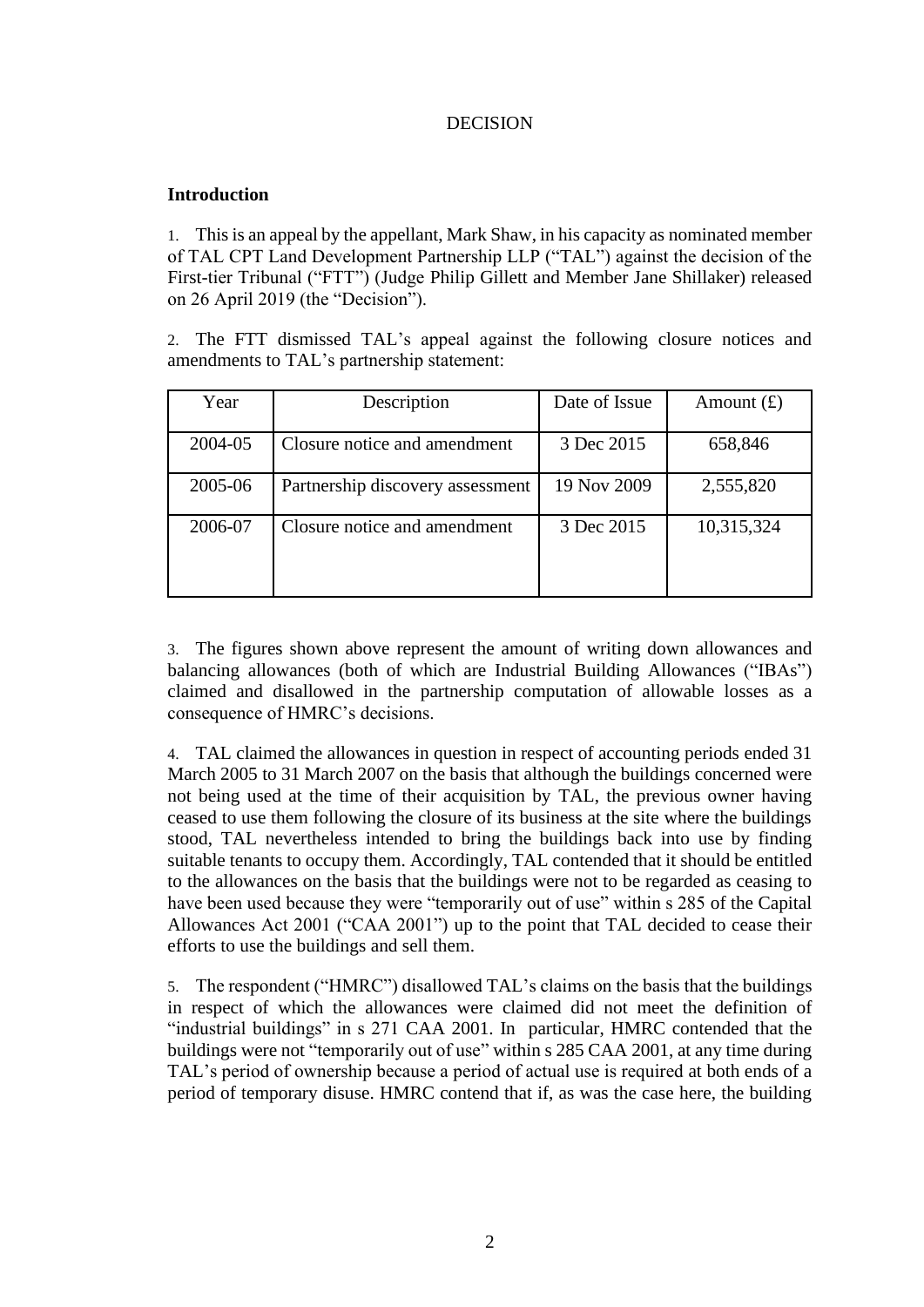never comes back into actual use, then the period during which it was not being used cannot be considered to be "temporary".

6. The FTT concluded that the buildings ceased permanently to be used as industrial buildings when they stopped being used by the previous owner. Therefore, the FTT held that at the time of their acquisition by TAL, the buildings had ceased to be used as industrial buildings with the consequence that TAL was not entitled to claim allowances in respect of them. This was on the basis that the absence of reuse meant that the disuse of the buildings could not have been temporary. Accordingly, the FTT concluded that TAL had no entitlement to claim allowances in respect of the buildings because they were not industrial buildings at any time during TAL's period of ownership.

7. The FTT granted TAL permission to appeal against the Decision to the Upper Tribunal on 27 September 2019. The only issue before us is whether the FTT erred in its conclusion that the buildings in question were "temporarily out of use" during the material times and were thus deemed to be "industrial buildings" for the purposes of CAA 2001.

### **The Facts**

8. The FTT made detailed findings of fact regarding the successive periods of ownership and development of the site on which the buildings which were the subject of the appeal were constructed and the use of the buildings during the material times. Neither party is challenging those findings. For the purposes of this appeal the following short summary will suffice.

9. References to numbered paragraphs in square parentheses, unless stated otherwise, are references to paragraphs in the Decision.

10. The land on which the buildings which are the subject of this appeal were constructed ("the Site") is situated between Glasgow and Edinburgh. The Site was situated in a business and distribution park which was designated as an enterprise zone ([16] and [17]).

11. In 1991 the UK subsidiary of a Taiwanese company involved in the production of cathode ray television tubes ("CPT Ltd") purchased a long leasehold interest in the Site. CPT Ltd's plan for the Site was to develop four large production buildings, over four phases. The building work for phase one commenced in 1996 and ended in 1998. Phase one was the construction of one of the large production buildings together with an office/canteen building and a range of ancillary buildings providing support services (together the "Buildings") ([18] to [21]).

12. In October 1997 CPT Ltd started manufacturing cathode ray picture tubes at the Site, using all of the Buildings. However, CPT Ltd subsequently halted development at the Site and ceased its activities there due to commercial difficulties. During CPT Ltd's period of ownership, the Buildings were industrial buildings within the meaning of s 271 CAA 2001. The expenditure incurred by CPT Ltd was qualifying expenditure for the purposes of CAA 2001. In or around January 2003 the Buildings fell into temporary disuse within s 285 CAA 2001. Following CPT Ltd's sale of the Site (as described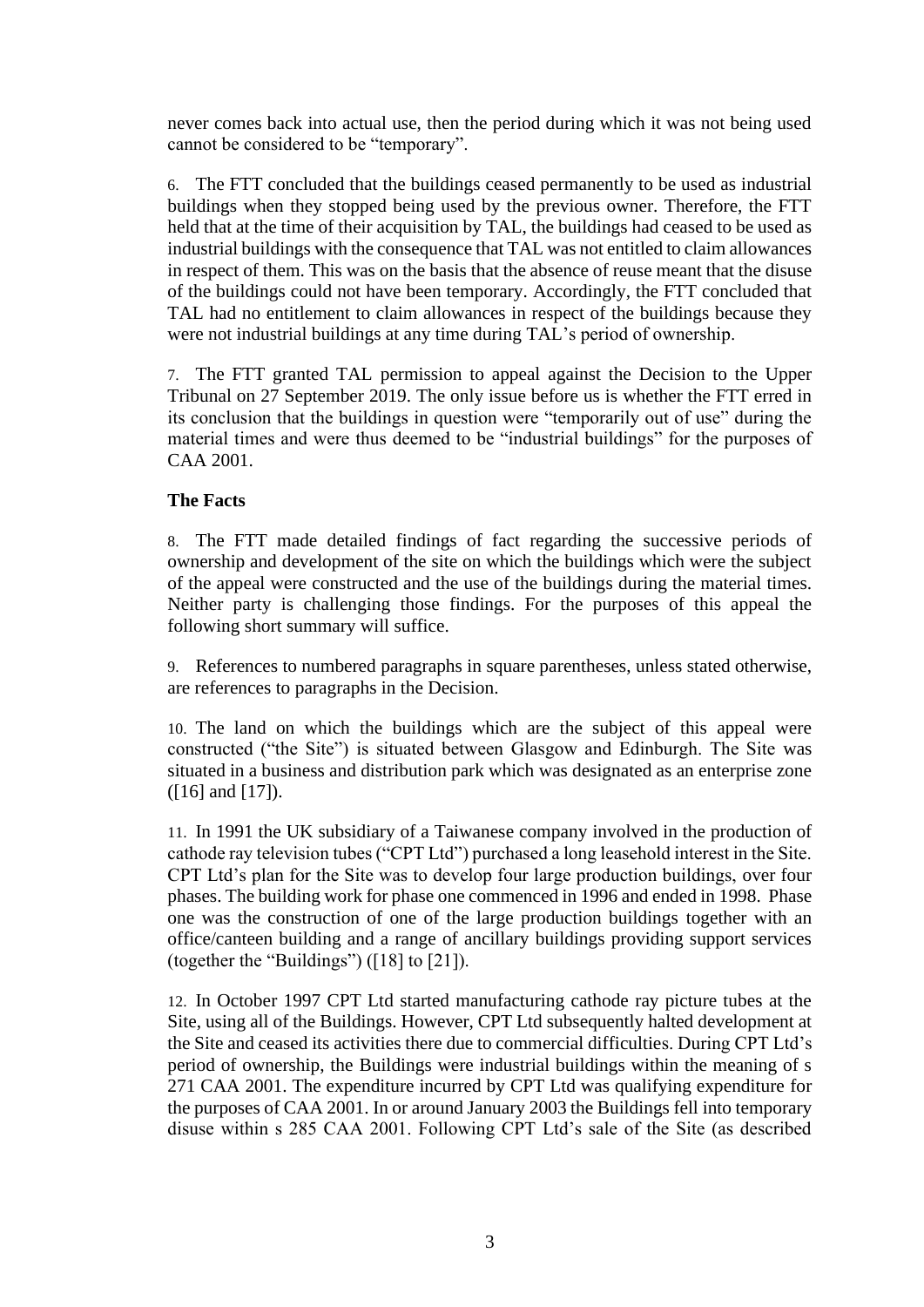below) there were residual capital allowances of approximately £14 million ([24] to [25]).

13. On 4 February 2004 TAL agreed to purchase CPT Ltd's interest in the Site. The purchase agreement included an undertaking that two of the Buildings (the office building and the production building) would be brought out of temporary disuse and back into use within 3 years of acquiring the Site. TAL also agree to indemnify CPT Ltd for up to £7 million for any future tax liabilities it could incur if it failed to bring those buildings back into use. The purchase was completed on 2 March 2004, approximately 13 months after the Buildings had fallen into (temporary) disuse while in the ownership of CPT Ltd. TAL then held the relevant interest in the Buildings for the purposes of s 286 CAA 2001 ([32] to [34]).

14. At the time of the acquisition, TAL was not aware of the possibility that it might claim IBAs in respect of their expenditure on the Site and these allowances formed no part of the business plan which they prepared in order to secure loan finance for the purchase ([35]).

15. From the date of the purchase, TAL instructed agents to market the Site to attract potential tenants for the Buildings and from 2 May 2004 extensive active marketing took place. Those efforts ultimately failed. TAL resolved to cease its efforts to use some of the Buildings in November 2005 and those buildings were sold in March 2006. TAL continued to market the remaining Buildings but in October 2006, TAL resolved to carry out a new development which required the demolition of the rest of the Buildings. Those Buildings were sold in April 2007 before the demolition and new development had commenced ([42] to [69]).

## **The Law**

### *Relevant Legislation*

16. The legislation relevant to this appeal was contained in Part 3 of CAA 2001, which provided at the material times for claims to capital allowances to be made in respect of expenditure on industrial buildings. Although this appeal turns solely on the interpretation of s 285 CAA 2001 it is helpful to set out all those provisions of Part 3 of CAA 2001 which assist in putting s 285 into its statutory context.

17. Section 271 of CAA 2001 set out when IBAs were available and provided as follows:

- "(1) Allowances are available under this Part if  $-$ 
	- (a) expenditure has been incurred on the construction of a building or structure,
	- (b) the building or structure is (or, in the case of an initial allowance, is to be): (i) in use for the purposes of a qualifying trade,

(ii) a qualifying hotel,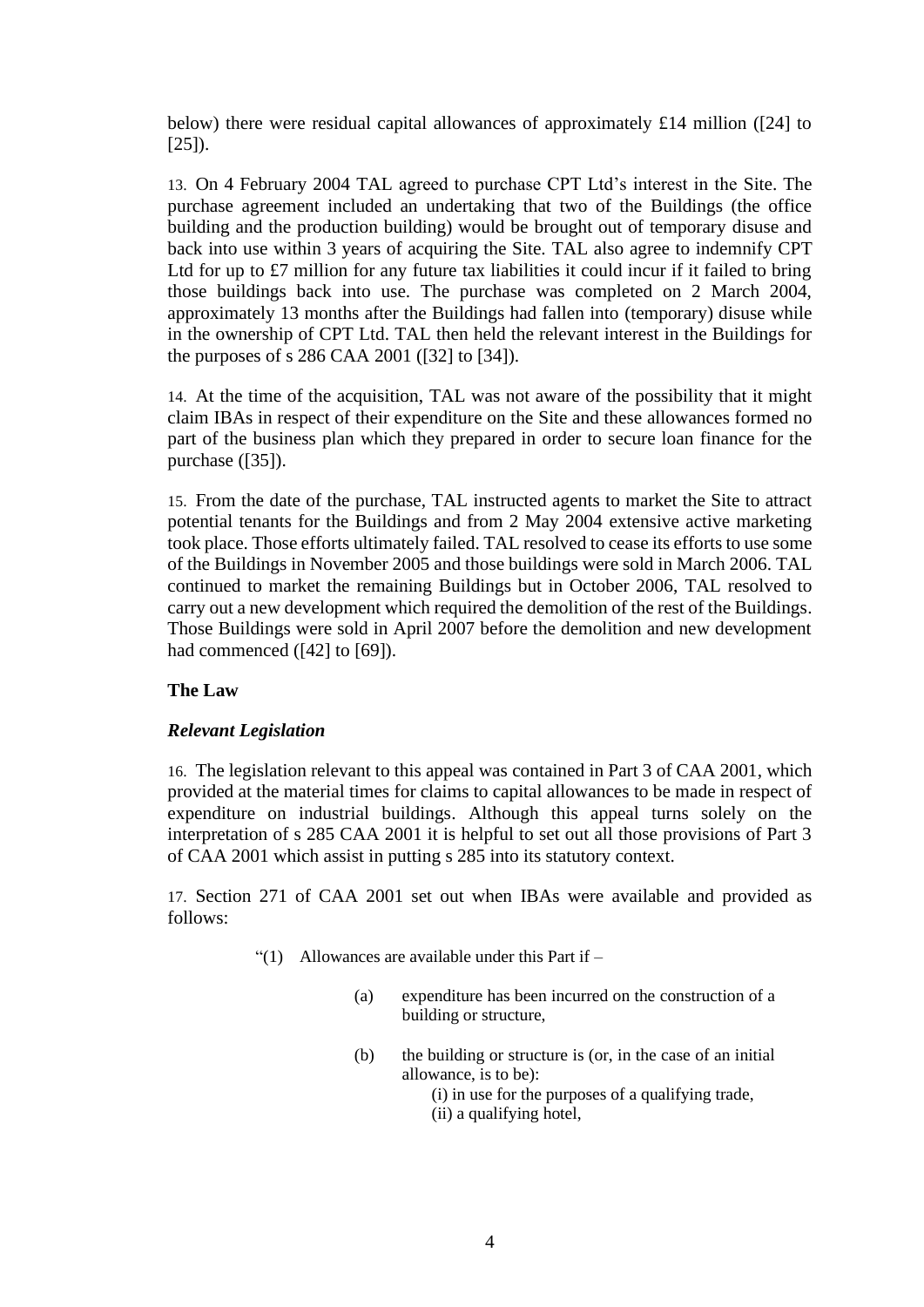(iii) a qualifying sports pavilion, or (iv) in relation to qualifying enterprise zone expenditure, a commercial building or structure, and

- (c) the expenditure incurred on the construction of the building or structure, or other expenditure, is qualifying expenditure.
- (2) In the rest of this Part
	- (a) *"building"* is short for *"building or structure",* and
	- (b) *"industrial building"* means, subject to Chapter 2 (which defines terms used in subsection  $(1)(b)$  etc.), a building or structure which is within subsection (1)(b).
- (3) Allowances under this Part are made to the person who for the time being has the relevant interest in the building (see Chapter 3) in relation to the qualifying expenditure (see Chapter 4)."

18. This provision requires (inter alia) that expenditure incurred on the construction of a building be qualifying expenditure, a condition that was satisfied in this case, because all of the expenditure was incurred in relation to the construction of a commercial building within a qualifying enterprise zone. In that regard, s 281 of CAA 2001 provided a definition of a "commercial building", namely a building which is used (a) for the purposes of the trade, profession or vocation, or (b) as an office or offices (whether or not for the purposes of a trade, profession or vocation), and which is not in use as, or as part of, a dwelling-house. Section 294 of CAA 2001 provided that capital expenditure incurred on the construction of a building was "qualifying expenditure".

19. As set out above, s 271 (3) of CAA 2001 provided that allowances were made to the person who had the "relevant interest" in the building in relation to the qualifying expenditure. That term was defined in s 286 (1) of CAA 2001 as follows:

> "The relevant interest in relation to any qualifying expenditure is the interest in the building to which the person who incurred the expenditure on the construction of the building was entitled when the expenditure was incurred."

Thus in this case, CPT Ltd, as the lessee of the Buildings and the entity which incurred the expenditure in constructing them held the "relevant interest" which entitled CPT Ltd to both an initial allowance under s 305 of CAA 2001 and writing down allowances under s 309 of CAA 2001.

20. A person could make a claim to writing-down allowances ("WDAs") in respect of industrial buildings under s 309 of CAA 2001 which provided as follows: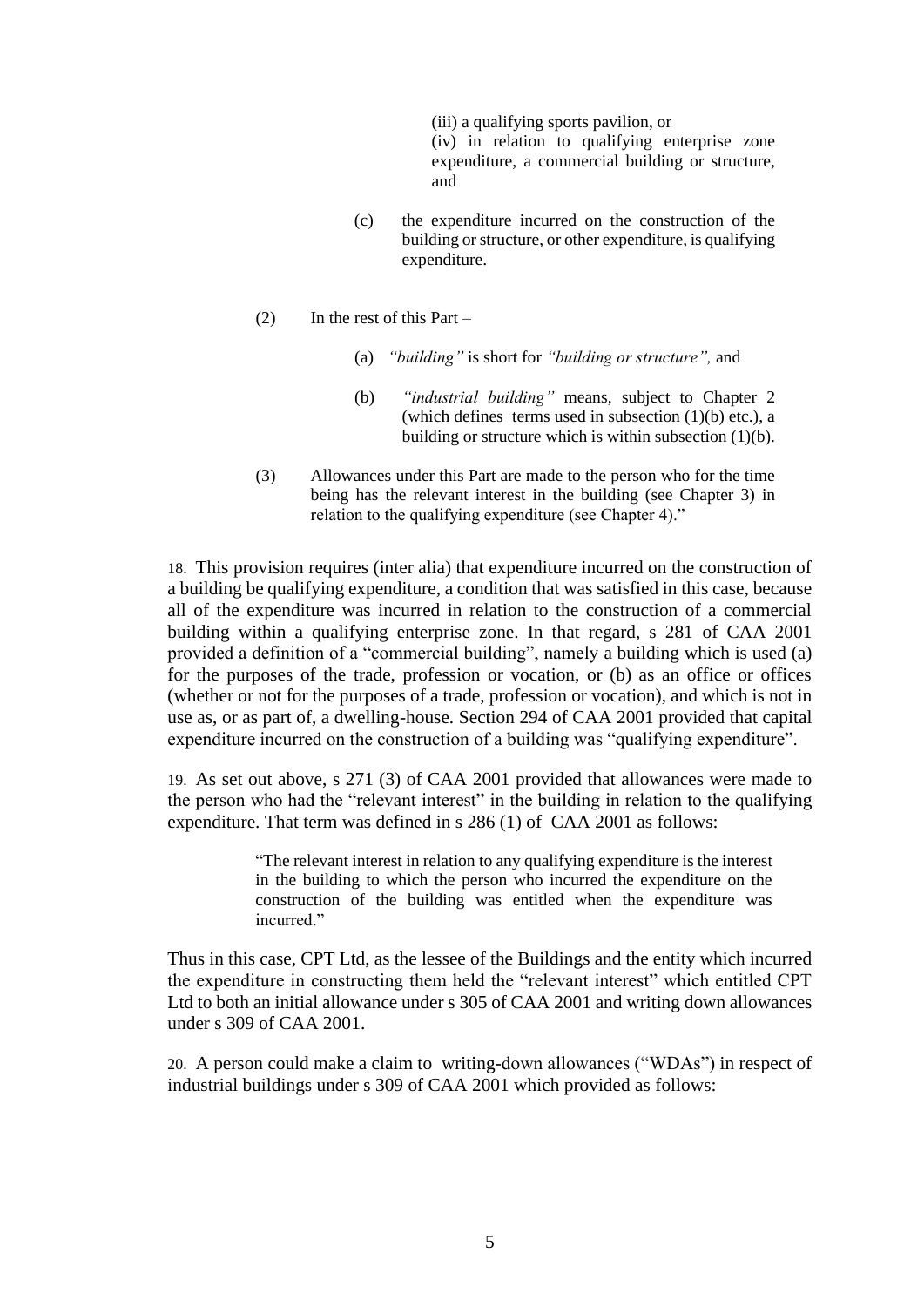"(1) A person is entitled to a writing-down allowance for a chargeable period if –

(a) qualifying expenditure has been incurred on a building,

(b) at the end of that chargeable period, the person is entitled to the relevant interest in the building in relation to that expenditure, and

(c) at the end of that chargeable period, the building is an industrial building.

(2) A person claiming a writing-down allowance may require the allowance to be reduced to a specified amount."

21. In this case, following TAL's acquisition of CPT Ltd's interest in the Buildings in 2004, TAL became the holder of the "relevant interest" and thus became entitled to WDAs going forward provided the Buildings continued to be "industrial buildings". The amount of "qualifying expenditure" in relation to which WDAs could be claimed by TAL was determined in accordance with ss 312 and 323 of CAA 2001, as mentioned below. Those allowances would be written off at the end of the chargeable period for which the allowance is made: see s 334 of CAA 2001. The allowances were given effect in calculating the profits of the trade of the person claiming the allowance by treating the allowance as an expense of the trade: see s 352 of CAA 2001.

22. Sections 311 and 312 of CAA 2001 deal with how allowances are to be calculated after the sale of a relevant interest. In summary, the WDAs are calculated by reference to the "residue of qualifying expenditure", the amount of the WDA for a chargeable period being limited to the residue of qualifying expenditure ascertained immediately before writing off the WDA at the end of the chargeable period (the accounting period of the taxpayer concerned). Section 313 of CAA 2001 defines the "residue of qualifying expenditure" as the qualifying expenditure that has not yet been written off.

23. Thus in this case if the Buildings continued to qualify as industrial buildings when acquired by TAL they would be entitled to WDAs based on the qualifying expenditure incurred by CPT Ltd which had not yet been written off. A calculation would be made to see if "balancing adjustments" needed to be made in respect of CPT Ltd's claims for allowances, in accordance with Chapter 7 of Part 3 of CAA 2001, as described below. Any "balancing adjustments" may affect the amount of the residue of qualifying expenditure on which TAL's right to claim allowances would be based. Section 337 of CAA 2001 provided as follows:

"(1) This section applies if the relevant interest in the building is sold.

(2) If a balancing allowance is made, the amount by which the residue of qualifying expenditure before the sale exceeds the net proceeds of the sale is written off at the time of the sale.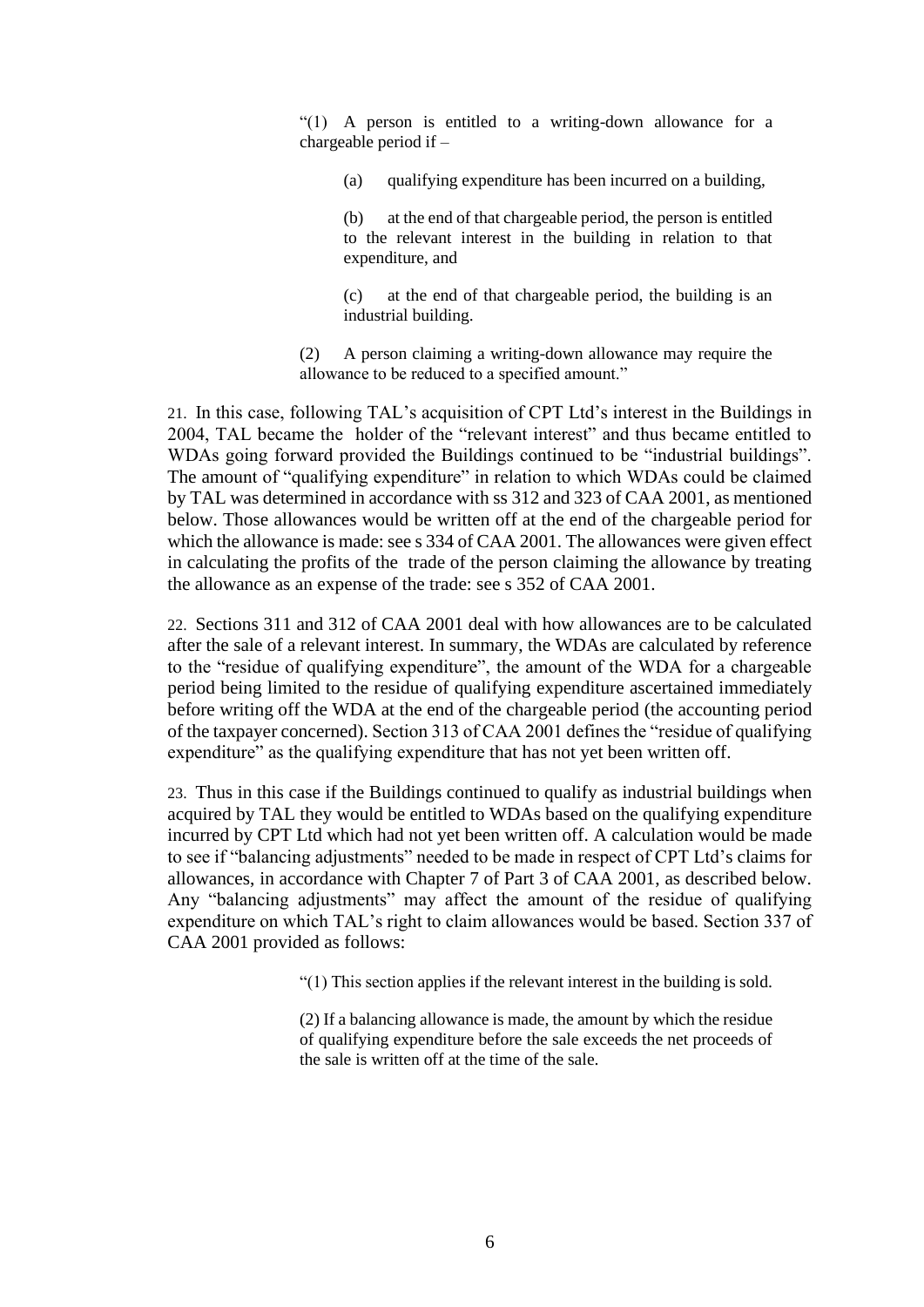(3) If a balancing charge is made, the amount of the residue of qualifying expenditure is increased at the time of the sale by the amount of the charge.

(4) But if the balancing charge is made under section 319 (6) (difference between net allowances made and adjusted net cost), the residue of qualifying expenditure immediately after the sale is limited to the net proceeds of sale."

24. Chapter 7 of Part 3 of CAA 2001 contained provisions relating to "balancing adjustments". These were adjustments made following a balancing event (see below) which could give rise to a claim for a balancing allowance or to a balancing charge on the owner of the relevant interest in the building. Section 314 CAA 2001 provided as follows:

- "(1) A balancing adjustment is made if
	- (a) qualifying expenditure has been incurred on a building, and
	- (b) a balancing event occurs while the building is an industrial building or after it has ceased to be an industrial building.
- (2) A balancing adjustment is either a balancing allowance or a balancing charge and is made for the chargeable period in which the balancing event occurs.
- (3) A balancing allowance or balancing charge is made to or on the person entitled to the relevant interest in the building immediately before the balancing event.
- (4) No balancing adjustment is made if the balancing event occurs more than 25 years after the building was first used.
- (5) If more than one balancing event within section 315(1) occurs during a period when the building is not an industrial building, a balancing adjustment is made only on the first of them."

25. Thus, insofar as CPT Ltd was liable to pay a balancing charge or to receive a balancing allowance the adjustments concerned would take place by reference to the chargeable period, that is CPT Ltd's accounting period, in which the balancing event concerned occurred.

26. Balancing events were described in s 315 of CAA 2001 which so far as relevant provided as follows: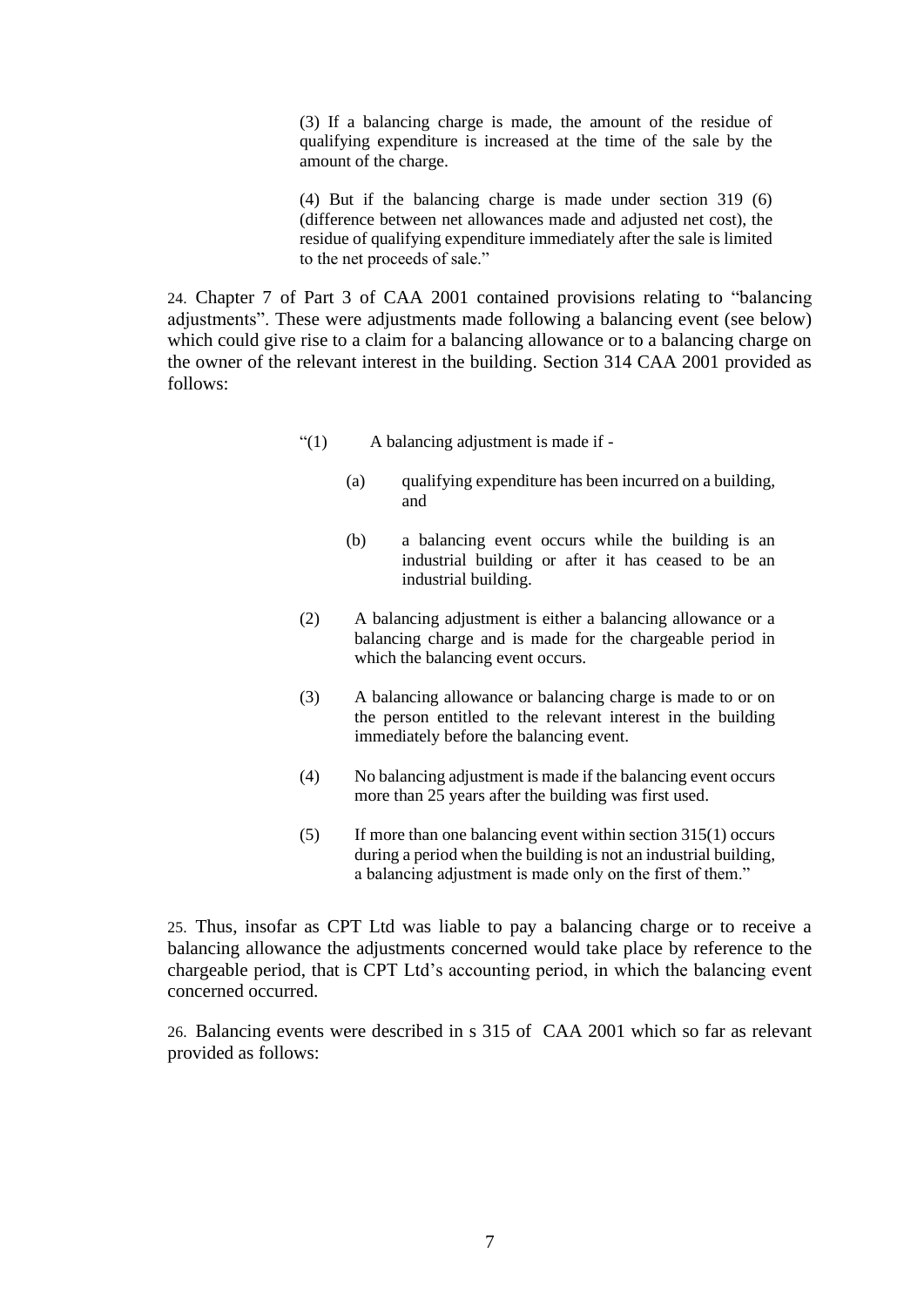- "(1) The following are balancing events for the purposes of this Part –
	- (a) the relevant interest in the building is sold;
	- (b) if the relevant interest is a lease, the lease ends otherwise than on the person entitled to it acquiring the interest reversionary on it;
	- (c) the building is demolished or destroyed;
	- (d) the building ceases altogether to be used (without being demolished or destroyed);
	- (e) if the relevant interest depends on the duration of a foreign concession, the concession ends.
- $(2) \qquad ...$
- (3) Other balancing events are provided for by –

section 328 (realisation of capital value where site of building is in enterprise zone);

section 343 (ending of highway concession);

section 350 (additional VAT rebates and balancing adjustments);

and a balancing event under this section may also occur as a result of section 317 (hotel not qualifying hotel for 2 years)."

27. Here the "balancing event" was the sale by CPT Ltd of its interest in the Buildings to TAL.

28. Where a building was used and then sold, the subsequent owner's relevant period of ownership began on the day after that sale and ended with the day on which the balancing event in question occurred: see s 321 CAA 2001.

29. Where the building had been an industrial building throughout the relevant period of ownership, s 318 of CAA 2001 applied to calculate the balancing adjustment.

30. Where the building in question had not been an industrial building for part of the period of ownership, s 319 of CAA 2001 provided that the balancing adjustments were calculated to reflect the proportion of the period of ownership during which the building had been an industrial building as follows:

> "(1) This section provides for balancing adjustments where the building was not—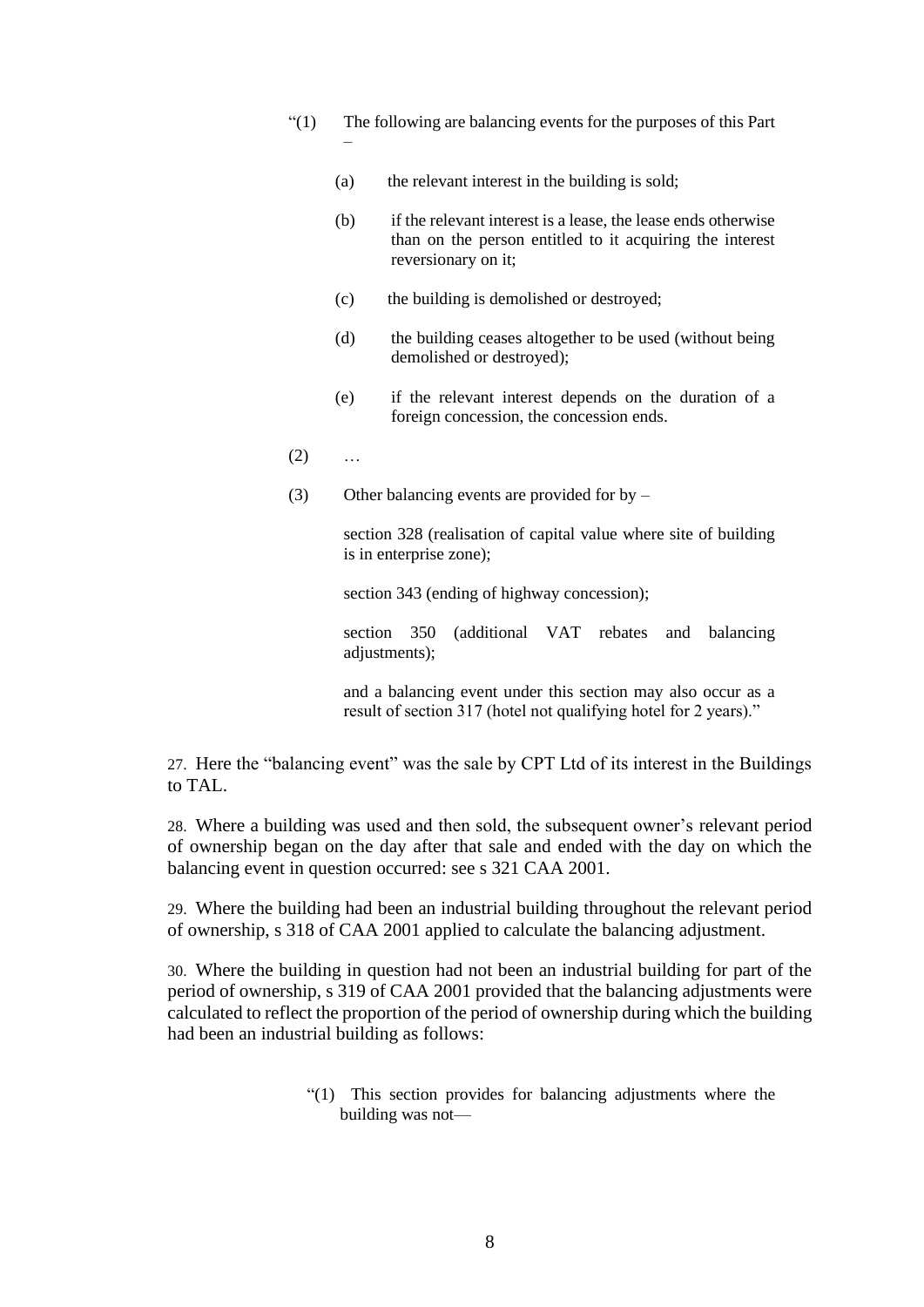- (a) an industrial building, or
- (b) used for research and development

for a part of the relevant period of ownership.

- (2) A balancing allowance is made if—
	- (a) there are no proceeds from the balancing event or the proceeds are less than the starting expenditure, and
	- (b) the net allowances made are less than the adjusted net cost of the building.
- (3) The amount of the balancing allowance is the amount of the difference between the adjusted net cost of the building and the net allowances made.
- (4) A balancing charge is made if the proceeds from the balancing event are equal to or more than the starting expenditure.
- (5) The amount of the balancing charge is an amount equal to the net allowances made.
- (6) A balancing charge is also made if—
	- (a) there are no proceeds from the balancing event or the proceeds are less than the starting expenditure, and
	- (b) the net allowances made are more than the adjusted net cost of the building.
- (7) The amount of the balancing charge is the amount of the difference between the net allowances made and the adjusted net cost of the building."

31. The "adjusted net cost" referred to in s 319 of CAA 2001 was calculated in accordance with s 323 which provided:

"The amount of the adjusted net cost is—

 $(S - P) \times I / R$ 

where—

S is the starting expenditure,

P is the amount of any proceeds from the balancing event,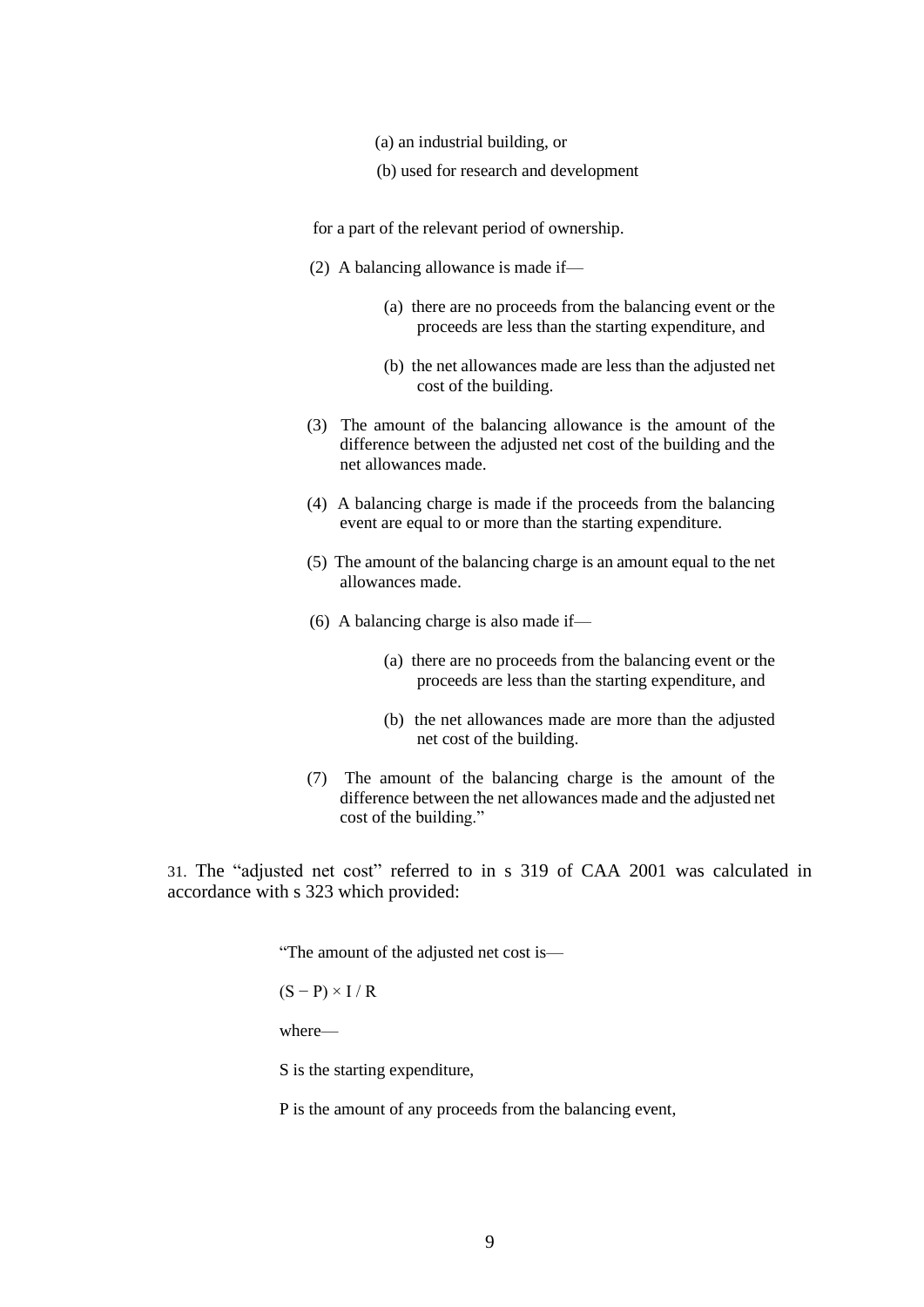I is the number of days in the relevant period of ownership on which the building was an industrial building or used for research and development, and

R is the number of days in the whole of the relevant period of ownership."

32. The "net allowances" referred to in s 319(3) were calculated in accordance with s 324 which provided as follows:

> "For the purposes of this Chapter, the amount of the net allowances made, in relation to any qualifying expenditure, is—

 $(I + WDA + RDA) - B$ 

where—

I is the amount of any initial allowances made to the person in relation to that qualifying expenditure,

WDA is the amount of any writing-down allowances made to the person for chargeable periods ending on or before the date of the balancing event giving rise to the balancing adjustment,

RDA is the amount of any allowances under Part 6 (research and development allowances) made to the person for such chargeable periods, and

B is the amount of any balancing charges made on the person for such chargeable periods."

33. Where the person who owns the relevant interest did not incur the qualifying expenditure, the "starting expenditure" referred to in s 323 is the residue of qualifying expenditure (i.e. qualifying expenditure which has not been written off under Chapter 8 of Part 3 of CAA 2001) at the beginning of that person's period of ownership: see ss 313 and 322(3) of CAA 2001.

34. Section 285 of CAA 2001 made provision for the situation where a building was temporarily not in use as follows:

"For the purposes of this Part –

- (a) a building is not to be regarded as ceasing altogether to be used merely because it falls temporarily out of use, and
- (b) if a building is an industrial building immediately before a period of temporary disuse, it is to be treated as being an industrial building during the period of temporary disuse."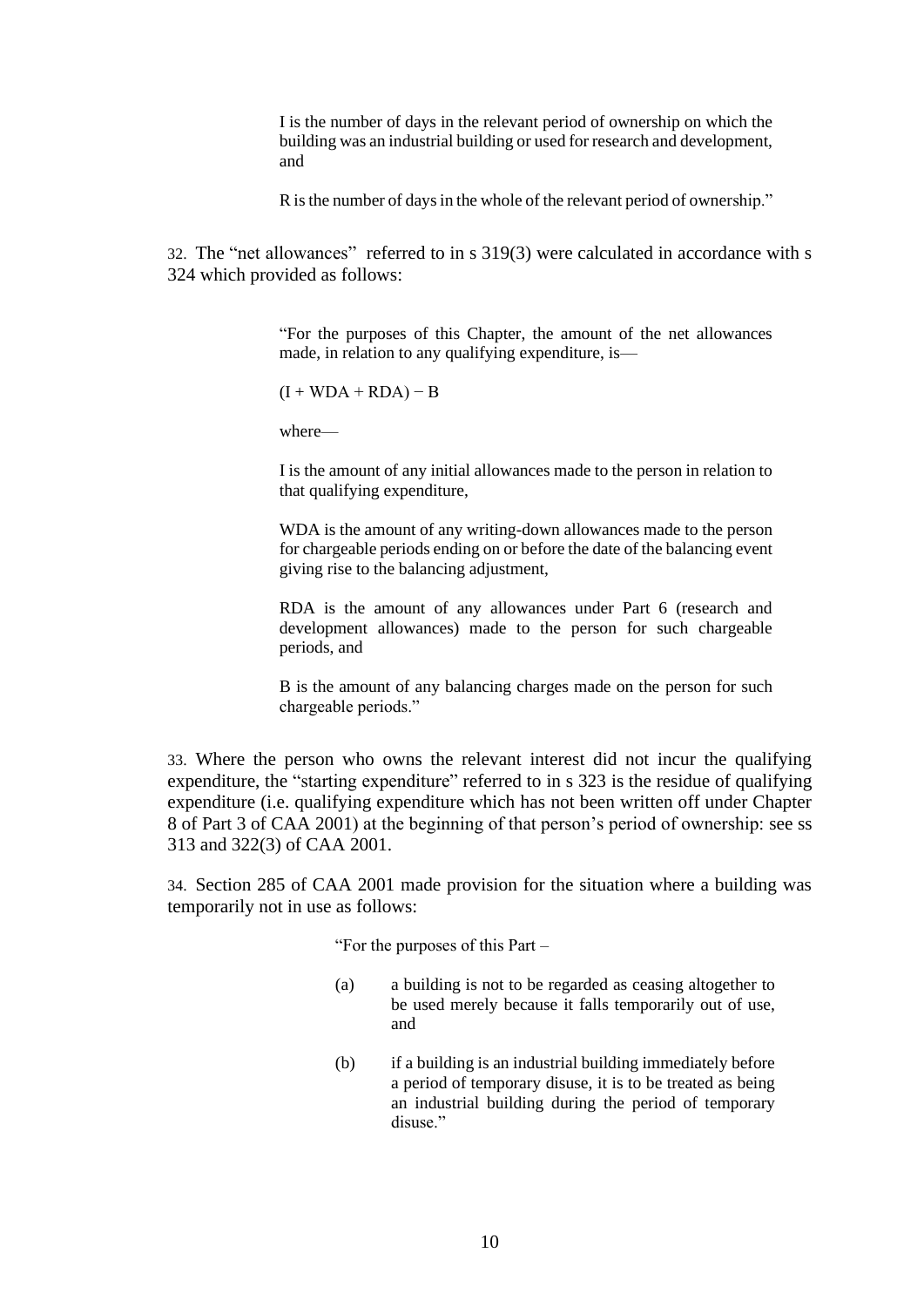35. The effect of s 285 is that (i) no balancing event would be triggered (specifically the balancing event in s  $315(1)(d)$  and (ii) it would still be regarded as an industrial building during the period of temporary disuse (thus preserving the entitlement to IBAs).

36. From 2007 provision was made for the gradual withdrawal of IBAs over four years. Part of that withdrawal included restrictions on balancing adjustments made by the Finance Act 2007 ("FA 2007").

37. Section 36 of FA 2007 stated (so far as relevant) as follows:

"(1) No balancing adjustment is to be made under Part 3 of CAA 2001 (industrial buildings allowances) if—

> (a) the qualifying expenditure in question is not qualifying enterprise zone expenditure for the purposes of that Part, and

> (b) the balancing event in question is a post-commencement balancing event,

> and in paragraph (b) "post-commencement balancing event" means any balancing event for the purposes of that Part which occurs on or after 21st March 2007, but does not include an event which occurs before 1st April 2011 in pursuance of a relevant pre-commencement contract (see subsection (7)).

(2) For the purposes of section 311 of that Act (calculation of allowance after sale of relevant interest) the amount of the residue of qualifying expenditure immediately after a post-commencement relevant event is taken to be the amount of the residue of qualifying expenditure immediately before that event.

 $(3)$  In subsection  $(2)$ —

"qualifying expenditure" does not include any expenditure which is qualifying enterprise zone expenditure for the purposes of that Part, and

"post-commencement relevant event" means any relevant event within the meaning of section 311 of that Act which occurs on or after 21st March 2007, but does not include an event which occurs before 1st April 2011 in pursuance of a relevant pre-commencement contract.

…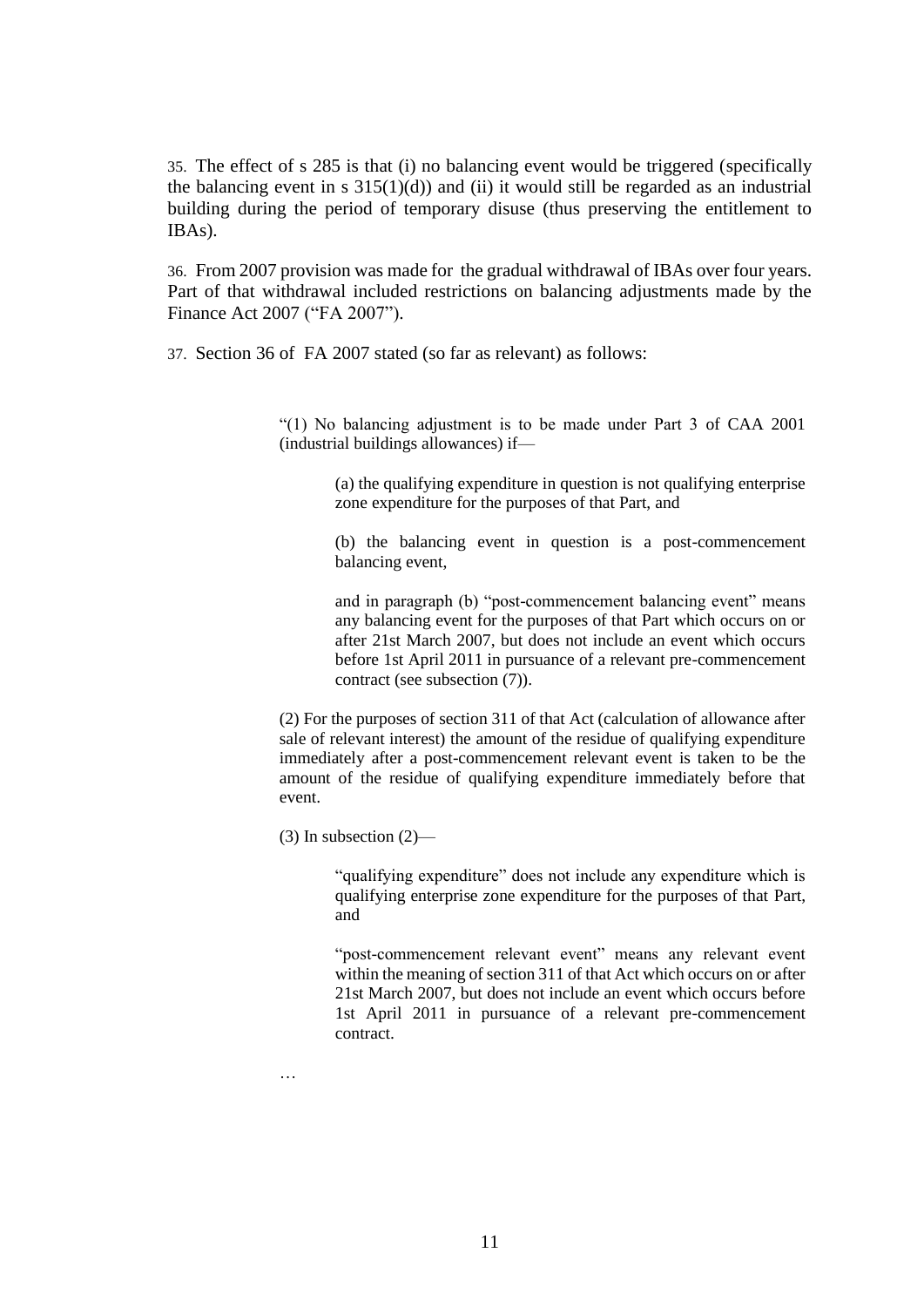(7) For the purposes of this section a contract is "a relevant precommencement contract" if-

(a) the contract is a contract in writing made before 21st March 2007,

(b) the contract is unconditional or its conditions have been satisfied before that date,

(c) no terms remain to be agreed on or after that date, and

(d) the contract is not varied in a significant way on or after that date."

#### *Authorities*

38. As Mr Hickey submitted the Court of Appeal in *Eynsham Cricket Club v HMRC*  [2021] EWCA Civ 225 [at 43-46], has recently repeated that the correct modern approach to the interpretation of tax statutes is that the court's task, within the permissible bounds of interpretation, is to give effect to Parliament's purpose. In this regard, controversial provisions should be read in the context of the statute as a whole, and the statute as a whole should be read in the historical context of the situation which led to its enactment. In seeking the purpose of a statutory provision, the interpreter is not confined to a literal interpretation of the words, but must have regard to the context and scheme of the relevant Act as a whole.

39. This approach is derived, in particular, from the summary of position in *Barclays Mercantile Business Finance Ltd v Mawson* [2005) STC 1 where the House of Lords said at [36]:

> "Cases such as these gave rise to a view that, in the application of *any* taxing statute, transactions or elements of transactions which had no commercial purpose were to be disregarded. But that is going too far. It elides the two steps which are necessary in the application of any statutory provision: first, to decide, on a purposive construction, exactly what transaction will answer to the statutory description and secondly, to decide whether the transaction in question does so. As Ribeiro PJ said in *Collector of Stamp Revenue v Arrowtown Assets Ltd* [2003] HKCFA 46, para 35:

"[T]he driving principle in the *Ramsay* line of cases continues to involve a general rule of statutory construction and an unblinkered approach to the analysis of the facts. The ultimate question is whether the relevant statutory provisions, construed purposively, were intended to apply to the transaction, viewed realistically."

40. Section 285 of CAA 2001 is a deeming provision in that an industrial building is to be treated as such during a period of temporary disuse. The correct approach to construing deeming provisions was recently set out in *Fowler v HMRC* [2020] UKSC 22 where Lord Briggs said at [27]: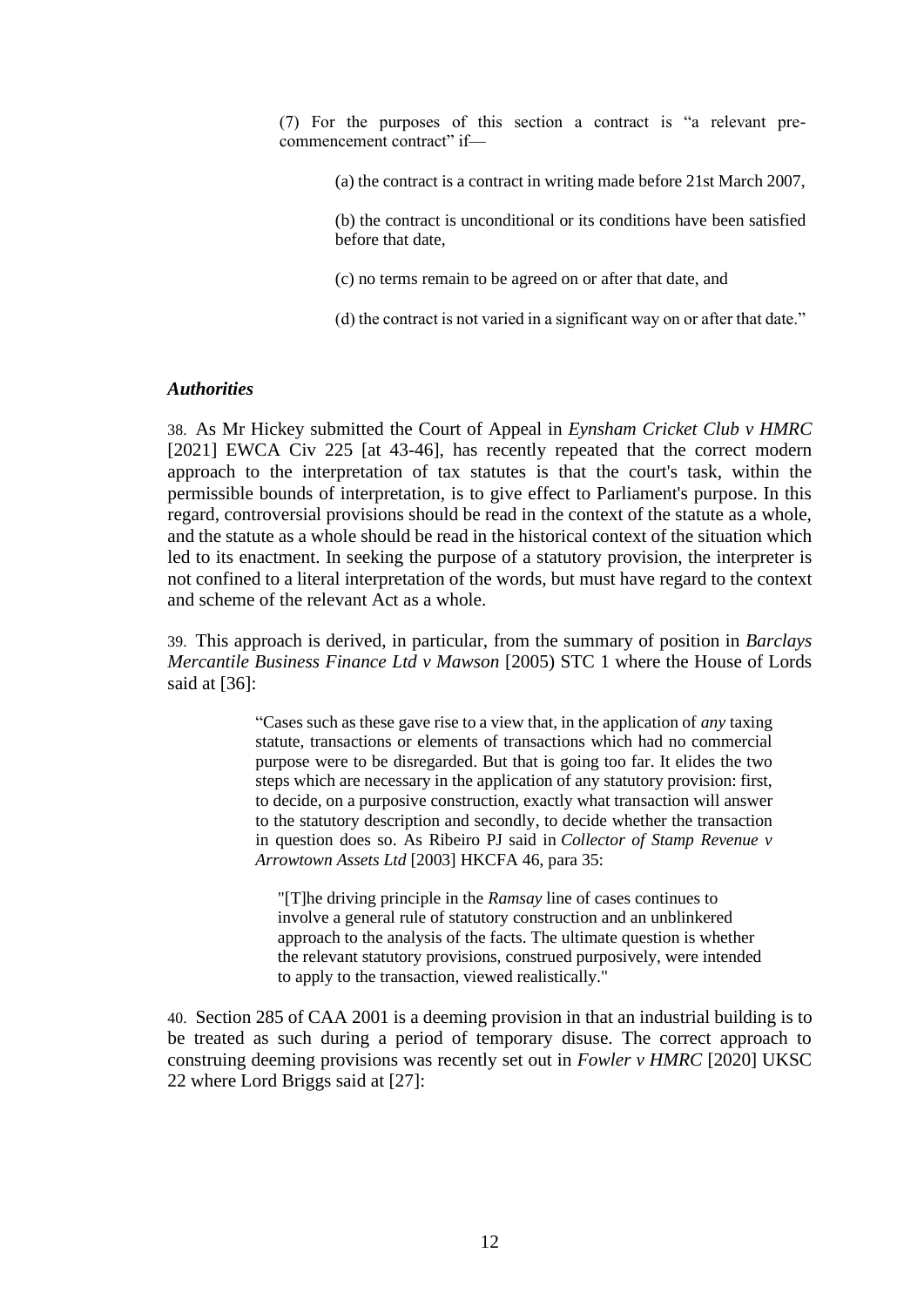"(1) The extent of the fiction created by a deeming provision is primarily a matter of construction of the statute in which it appears.

(2) For that purpose the court should ascertain, if it can, the purposes for which and the persons between whom the statutory fiction is to be resorted to, and then apply the deeming provision that far, but not where it would produce effects clearly outside those purposes.

(3) But those purposes may be difficult to ascertain, and Parliament may not find it easy to prescribe with precision the intended limits of the artificial assumption which the deeming provision requires to be made.

(4) A deeming provision should not be applied so far as to produce unjust, absurd or anomalous results, unless the court is compelled to do so by clear language.

(5) But the court should not shrink from applying the fiction created by the deeming provision to the consequences which would inevitably flow from the fiction being real."

41. The purpose of the capital allowances legislation was described by Lord Walker in the House of Lords in *Maco Door & Window Hardware (UK) Ltd v HMRC* [2008] STC 2594 *("Maco Door")* where he said at [18] and [19]:

> "18. Capital allowances have a long and complex history. They are a relief afforded by Parliament partly as compensation for the non-allowance of depreciation as a deduction in computing trading profits for tax purposes, and partly as a policy of providing differential tax incentives in order to encourage particular forms of economic activity. Parliament's perception of the need for incentives changes from time to time and there is not therefore any very regular or coherent pattern in the way that capital allowances have been granted over the years. Allowances for industrial buildings were first introduced by the Income Tax Act 1945. The legislation was consolidated, as amended, by the Capital Allowances Act 1968, and reconsolidated, with further amendments, by CAA 1990, which (with a few further amendments) was in force in 1999 and 2000. Since then Parliament has enacted the Capital Allowances Act 2001 ("An Act to restate, with minor changes, certain enactments relating to capital allowances") as part of the tax law re-write programme.

> 19. Despite repeated amendment and consolidation the provisions enacted in 1945 remain essentially intact. They reflect a general legislative policy, formed in the very difficult economic conditions at the end of the second world war but still continuing half a century later, to encourage industrial activity by according to industrial buildings advantages not accorded to shops and offices. But the precise extent of the advantages depends on the correct construction of the legislation, and in particular the terms of section 18 of CAA 1990 (definition of "industrial building or structure")."

42. The Upper Tribunal (Zacaroli J and Judge Richards) in *R (on the application of Cobalt Data Centre 2 LLP and another) v Revenue and Customs Commissioners* [2020]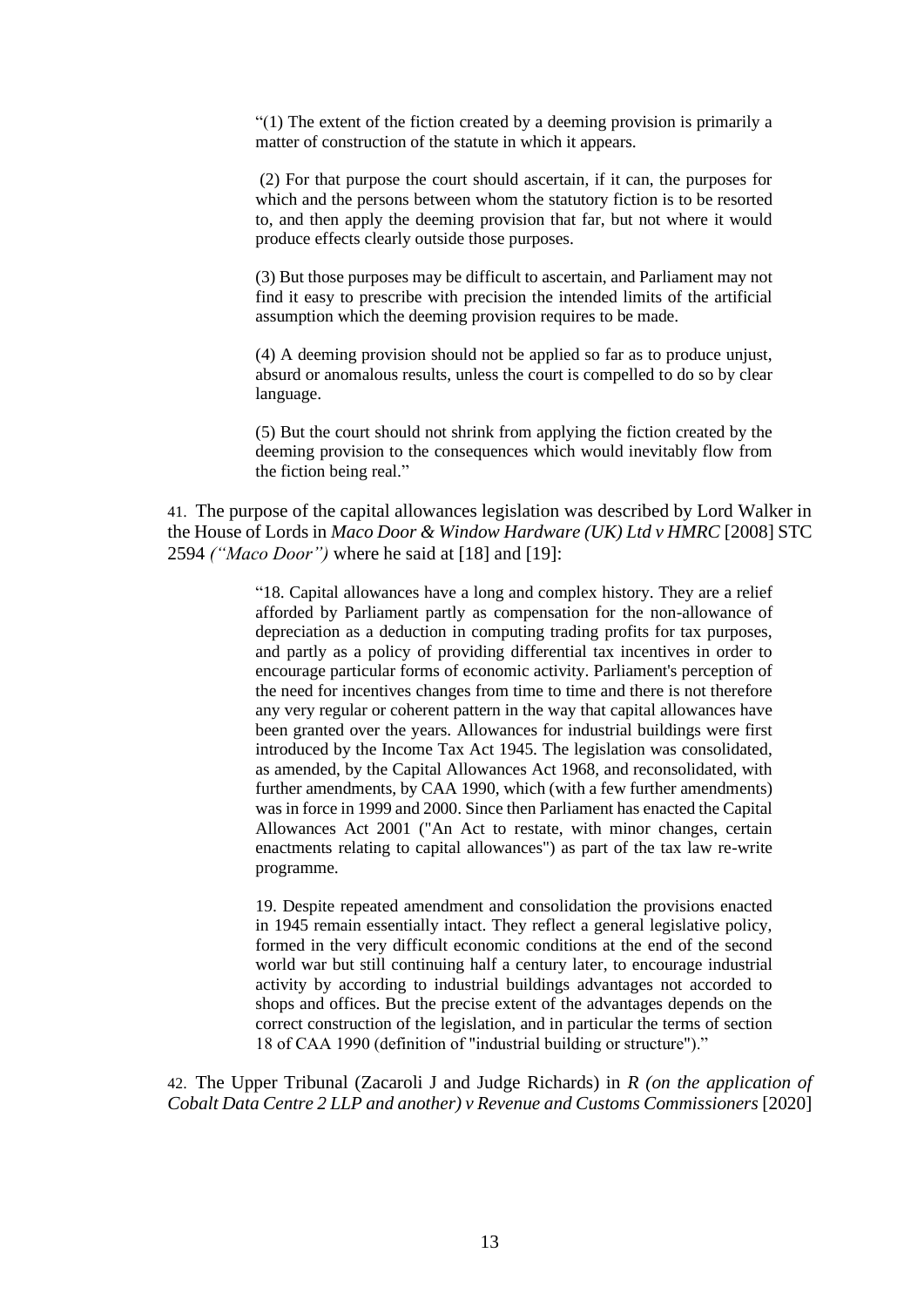STC 23 *("Cobalt")* commented on the statutory code for Enterprise Zone Allowances, and the statutory purpose of the code. The Tribunal said at [15]:

> "It was common ground that Parliament enacted the EZA regime in order to provide incentives for investment in areas perceived as disadvantaged. It did so by including within the regime that provides industrial buildings allowances ("IBAs") for "qualifying expenditure" incurred on industrial buildings, an entitlement to generous EZAs (described in the legislation as "initial allowances") equal to 100% of that expenditure in relation to buildings located within enterprise zones…"

43. We were referred to no authority which deals with the interpretation of the term "temporary disuse" in s 285 of CAA 2001 and the term is not defined in the statute. The ordinary meaning of "temporary", as found in the Shorter Oxford English Dictionary, 1993 is "lasting or meant to last for a limited time only." Where words are not defined by the relevant statute they must be given their ordinary meaning in the general context of that statute: see *R v Environment Secretary ex parte Spath Holme Limited* [2001] 2 AC 349 at page 397B.

44. It therefore appears to us that the correct approach to take in this case as to the interpretation of the term "temporary disuse" is to start with the ordinary meaning of the term and consider its application in the context of the statute as a whole and its purpose and then consider whether, viewed realistically, the period under question in this case falls within the scope of the statutory provision.

45. An HMRC manual gave some internal guidance as to the meaning of "temporary disuse". Among other things, this guidance said:

> "The taxpayer must genuinely regard the building as temporarily out of use. This will not be the case where the taxpayer decides, for example, to let the building go to rack and ruin because he has redevelopment plans in mind. Then the building will cease altogether to be used and there will be a balancing event.

> Disuse of the building is temporary if the disuse occurs between two periods of use. It is implicit that the benefit of treating the building as being in temporary disuse is only available provided that the building is, in fact, used again. So a building will not be temporarily disused where, say, it is left empty for three years and then demolished.

…

The period of disuse can be protected by the Section 285 legislation if the next period of use is by the next owner of the relevant interest."

46. As we shall see later, in support of his arguments against HMRC's interpretation of s 285 of CAA 2001, Mr Ghosh QC submitted that HMRC's interpretation would cause practical difficulties with the application of the system of self-assessment. As we have indicated in our review of the legislation set out above, claims for industrial building allowances are made in a taxpayer's self-assessment return on a tax year by tax year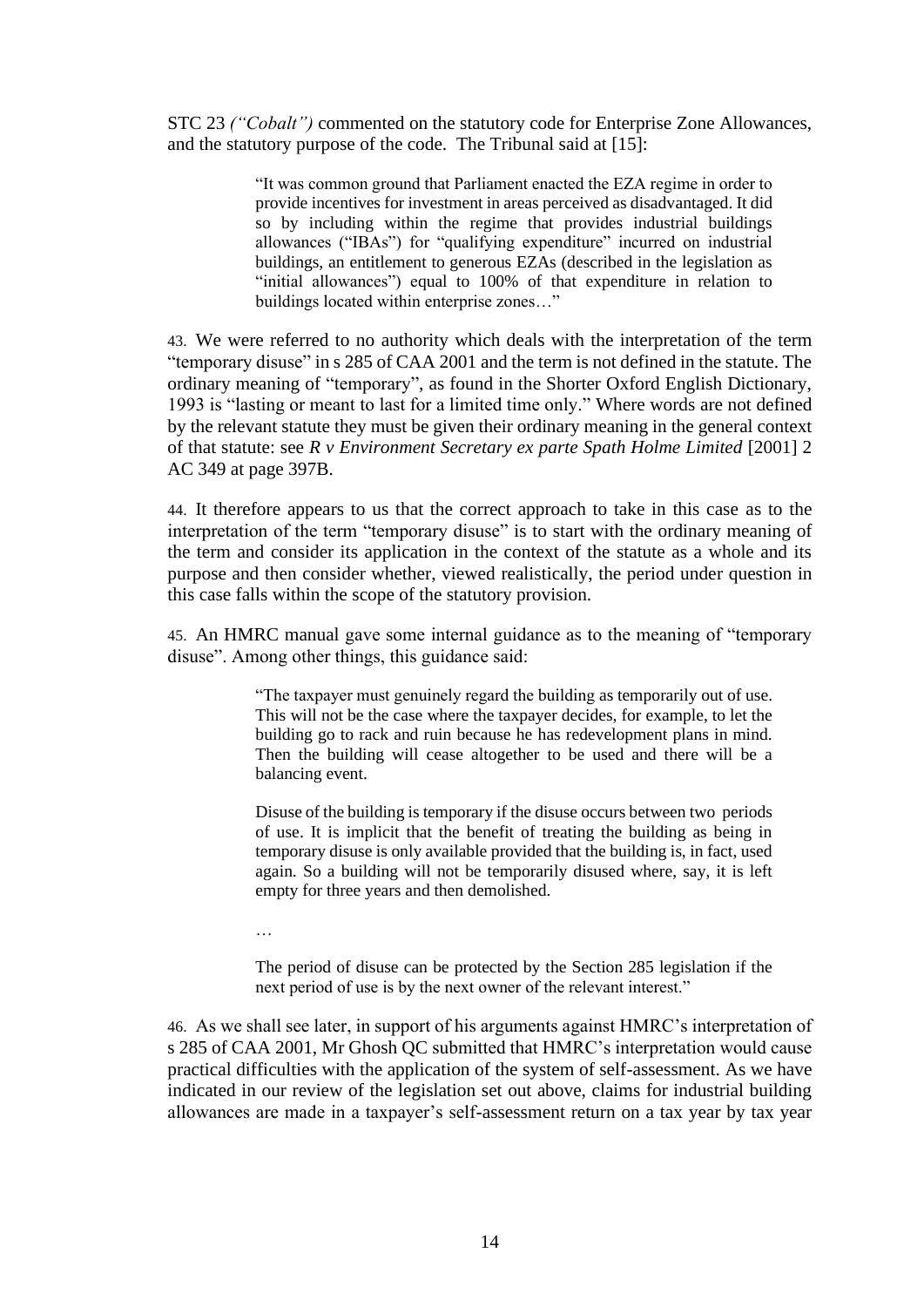basis. Mr Ghosh submitted that HMRC's interpretation could in effect require selfassessment returns of previous years to be altered if it was right that a period of temporary disuse in respect of which a claim for allowances was made earlier could, with hindsight, become a period of permanent disuse in respect of which no claim for allowances could have been made. Mr Ghosh observed that because of the limited circumstances in which a self-assessment return could be amended that would not be practicable in many cases.

47. It is therefore helpful at this point to set out a brief summary of the mechanics of the self-assessment system and the scope for alteration of a previously filed selfassessment return.

48. In *HMRC v Inverclyde Property Renovation LLP and another* [2020] STC 1348 the Upper Tribunal (Lord Tyre and Judge Raghavan) provided a succinct summary of the self-assessment regime in relation to partnerships (which includes limited liability partnerships) at [10] and is [11] of the decision as follows:

> "10. The tax returns, and enquiries into the returns, of partnerships are governed by TMA sections 12AA to 12AD. Section 12AA(2) empowers an officer of HMRC to give notice to the partners requiring a person identified in the notice (usually the nominated partner) to submit a partnership return. The return must, in terms of section 12AB, include a partnership statement showing the amount of income that has accrued to the partnership, and each partner's share of that income. Each partner must then, under section 8(1B), include that share in his personal tax return.

> 11. The partnership return having been submitted, TMA section 12AC empowers an officer to enquire into it if, within the time allowed (normally 12 months), he gives notice of enquiry to the partner who delivered the return. Any such enquiry is completed, according to section 28B, when an officer, by a closure notice, informs the person to whom notice of enquiry was given that he has completed his enquiry and states his conclusions. The closure notice must either state that no amendment to the return is needed, or make the amendments required to give effect to the officer's conclusions. If the partnership return is amended, the officer must also give notice amending each partner's personal or (as the case may be) company tax return so as to give effect to the amendments of the partnership return. Any conclusion stated or amendment made by a closure notice under s 28B is subject to a right of appeal under s 31 to the FTT."

49. The obligations of the taxpayer to take care in completing his self-assessment were summarised by the Upper Tribunal (Morgan J and Judge Brannan) in *HMRC v Hicks*  [2020] STC 254 in the context of considering the powers of HMRC to make a discovery assessment pursuant to s 29 of the Taxes Management Act 1970 in circumstances where HMRC alleged carelessness on the part of the taxpayer in completing his return. The Tribunal said this at [121]:

> "The issue as to carelessness must be considered and decided in the relevant context. The context in the present case is the delivery of a self-assessment tax return pursuant to sections 8 and 9 TMA. Under section 8(2), the person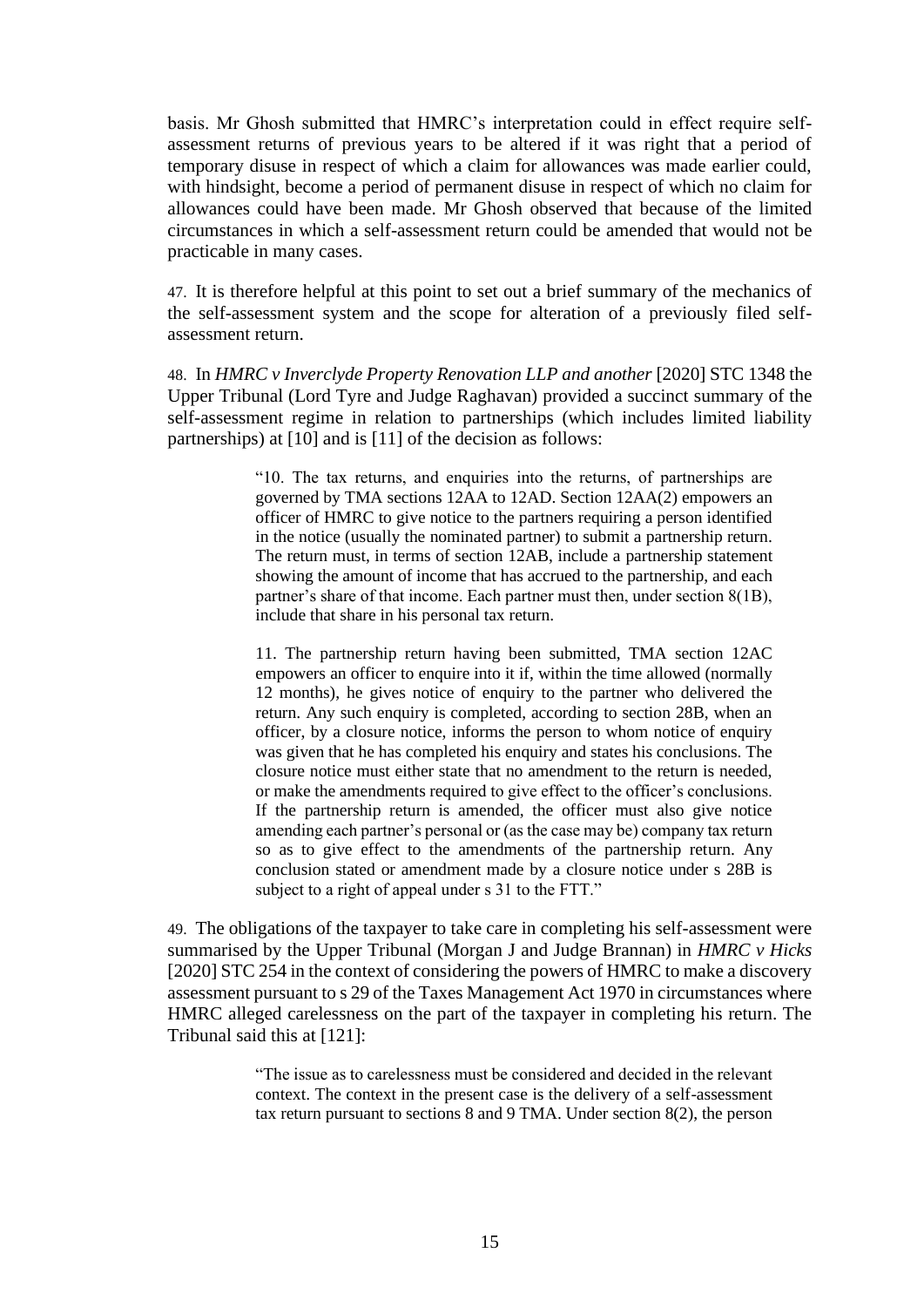making the return is required to declare that to the best of his knowledge, the return is correct and complete. As explained by Moses LJ in *Tower MCashback LLP 1 v HMRC* [2010] STC 809 at [17]-[18], the taxpayer's self-assessment constitutes the final determination of his liability subject to three circumstances (namely, an amendment to the return, an enquiry by HMRC or a discovery assessment). Thus, a taxpayer making a selfassessment must take care to get the assessment right. He must take care to get it right both as to matters of fact and matters of law. Even if he gets it wrong and in his favour, it may turn out that his wrong figure will constitute the final determination of his liability. If the taxpayer gets the assessment wrong and in his favour, he will lose the benefit of that assessment being final and in his favour if there is a discovery assessment. The normal time limit for an assessment imposed by section 34 is extended by section 36 where the insufficiency in the self-assessment is brought about carelessly or deliberately by the taxpayer or a person acting on his behalf. In summary, the question of carelessness arises in the context of a taxpayer being denied the benefit of a wrong self-assessment which is in his favour where the insufficiency in the assessment is brought about by the carelessness of the taxpayer or a person acting on his behalf."

50. Thus it can be seen that in the absence of HMRC opening an enquiry into the taxpayer's return within 12 months (which happened in this case) HMRC are reliant on their limited powers under s 29 of the Taxes Management Act 1970 to make a discovery assessment. Under that provision, HMRC is permitted to issue a discovery assessment outside a return's enquiry period (subject to the relevant statutory time limits) if they make a discovery (such as a new fact) which leads them to conclude that the assessment to tax made by the return is insufficient and the return does not contain anything which would make a hypothetical officer aware of an insufficiency to tax or where the return declares an insufficiency of tax due to deliberate or careless behaviour on the part of the taxpayer.

#### **The Decision**

51. The FTT observed at [165] that the appeal turned on the meaning of "temporarily", as used in s 285 of CAA 2001. The FTT identified the issue as whether (i) that term is determined solely by reference to what actually happened to a building physically (HMRC's case) or (ii) by reference to the intentions of the person holding the relevant interest in the building (the LLP's case).

52. At [168] the FTT recorded that the parties agreed that the effect of s285 is:

(1) To prevent a balancing event taking place if a building is only temporarily out of use, and

(2) To continue to give the owner of the relevant interest the benefit of capital allowances while it is temporarily out of use.

53. At [172] the FTT speculated as to what the position would be if s 285 did not exist. It said: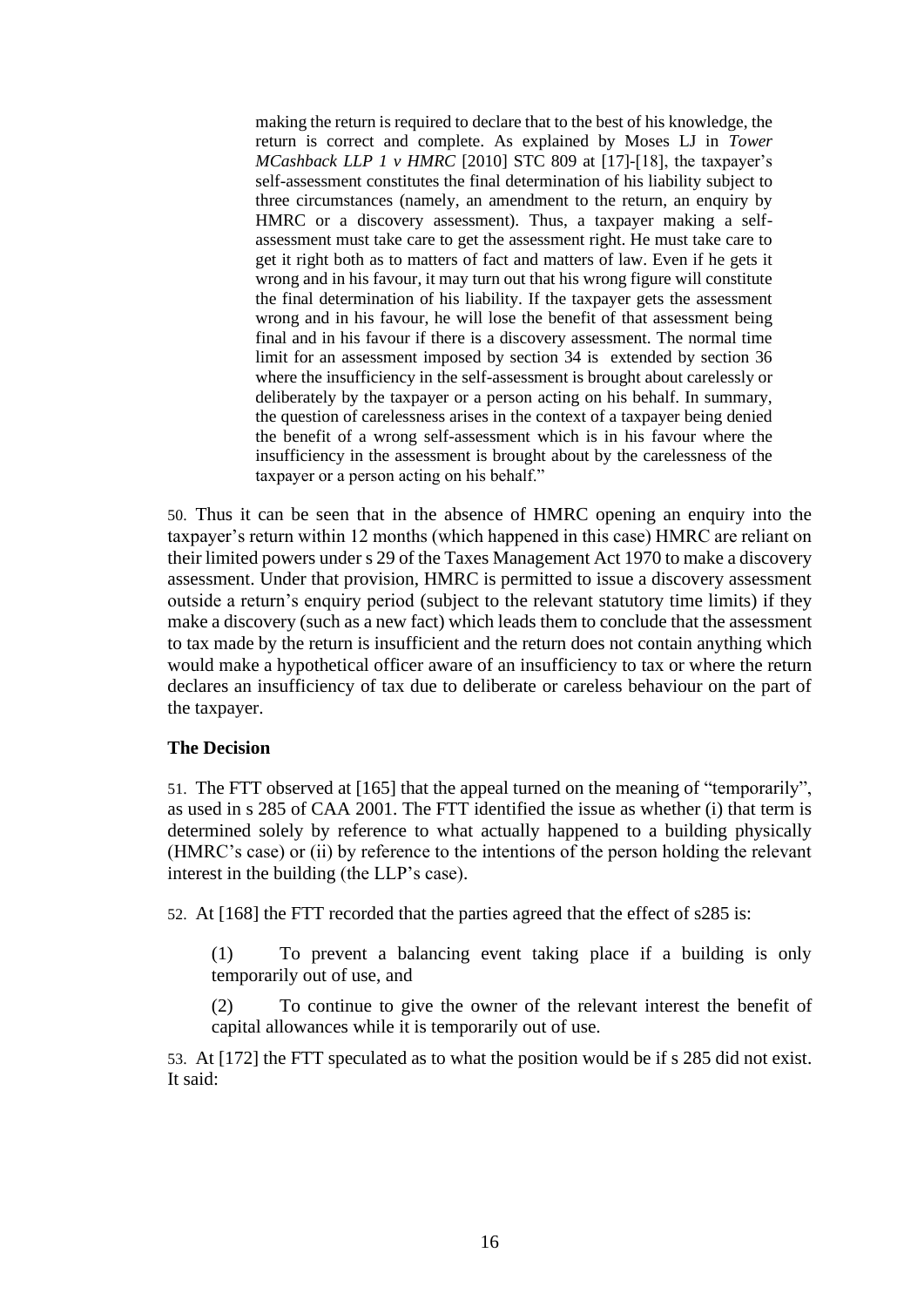"In trying to ascertain the intended purpose of s 285 we wondered if it might be useful to examine what would happen in the absence of this provision. In the absence of this provision, if an industrial building were to fall temporarily out of use then this would crystallise an immediate balancing event which, in the absence of any sales proceeds, would crystallise a full balancing allowance equal to the remainder of the unutilised expenditure. This might be a very attractive proposition to the owner of an industrial building, especially given that WDAs on an industrial building were at one time given only at the rate of 2% of the expenditure incurred per annum, although this was subsequently increased to 4%. An owner might therefore be tempted to choose to bring about a period of temporary disuse intentionally, in order to crystallise a full balancing allowance. If this analysis is correct then s 285 might have been originally intended to be an anti-avoidance provision."

54. At [174] the FTT said that there was nothing in the legislation or case law which refers to the intention of the taxpayer being a determinative factor in deciding whether a building has fallen into temporary disuse within s 285 CAA of 2001.

55. At [175] the FTT said that HMRC's interpretation of s 285, namely that a period of actual use is required at both ends of a period of temporary disuse would not necessarily be "an inviolable rule which would apply to all circumstances, but…makes a great deal of sense as a simple matter of construction of English".

56. At [176] the FTT referred to HMRC's submission that one problem with applying s 285 by reference to intention is that a person's intentions can change easily and could result in the status of the buildings changing multiple times, which the FTT said would provide a "tax avoider's charter".

57. At [178] the FTT observed that HMRC's "wait and see" approach might produce the correct amount of IBAs for the period of ownership "but the timing of any allowances would not strictly be in accordance with the legislation, particularly bearing in mind the year by year basis on which tax is levied, and around which the legislation is structured  $"$ .

58. At [182] the FTT said that in order to adopt TAL's interpretation, it had to assume that the draftsman had envisaged the problem with temporary disuse and anticipated that it could be resolved by considering the intentions of the taxpayer at the time the building fell into disuse. It said that had this been the case, the draftsman would have inserted specific provisions indicating that the taxpayer's intention should be a key element in determining whether or not a building had fallen into permanent or merely temporary disuse. The FTT said at [183] that it was more likely that the draftsman did not anticipate that there might be a prolonged period of disuse in practice and that it would be readily apparent within a short period of time whether or not a building had fallen into permanent disuse.

59. The FTT went on to say at [183] that there was a possibility – for which it had found no evidence – that s 285 was intended as an anti-avoidance provision to ensure that an owner could not stop using a building for a brief period of time and then claim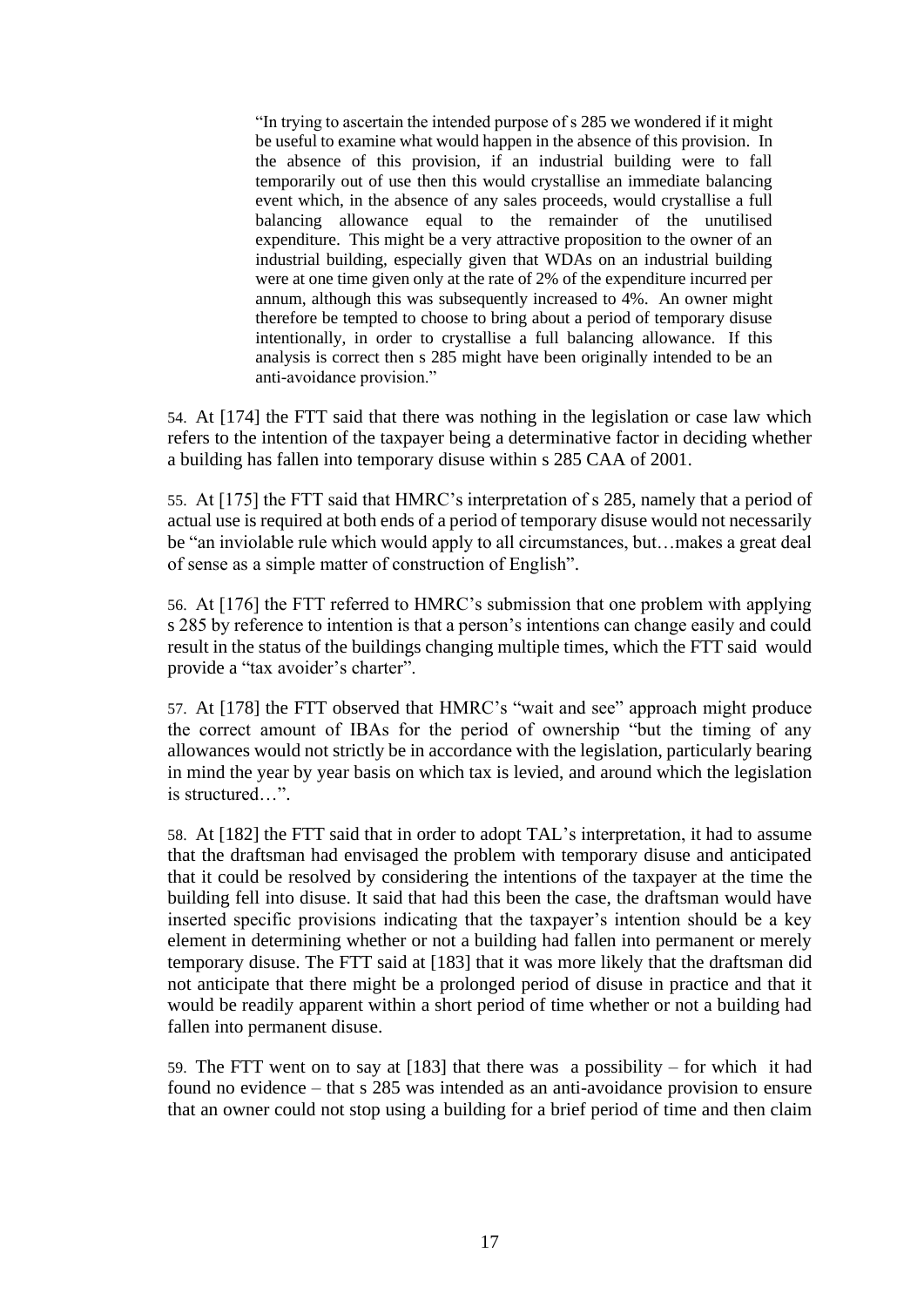the full amount of the unused expenditure as a balancing allowance. In that case, the FTT said, "the prime purpose of s 285 would be to act as a deterrent to such a plan, and how it would operate in practice as regards an actual period of temporary disuse was not uppermost in the draftsman's mind".

60. The FTT said at [185] that it preferred HMRC's approach. Its reasoning was :

"…we should determine whether or not a building is temporarily disused by considering when the building was actually used as an industrial building and as a simple matter of fact, when the building actually ceased permanently to be so used. This inevitably involves a degree of hindsight but we do not think that any alternative approach makes sense in the context of this legislation."

61. Accordingly, the FTT held at [186] and [187]:

"186. In our view the building ceased permanently to be used as an industrial building in or around January 2003, when it stopped being used by CPT Ltd. At the time of its acquisition by TAL therefore it had ceased to be used as an industrial building and TAL were not therefore entitled to claim IBAs in respect of their expenditure on the building. We would note in passing that this is precisely in line with the expectations of TAL when they purchased the building. Mr Shaw, in his evidence, stated that TAL did not expect to obtain IBAs on its expenditure and that the availability of any such allowances did not form any part of its business plan as presented to the lending bank.

187. It follows therefore that when TAL subsequently sold the various buildings no balancing events arose such as to give rise to a balancing allowance or a balancing charge."

62. As Mr Ghosh observed this reasoning expresses the FTT's legal conclusion that the absence of reuse meant that the disuse of the Buildings could not have been temporary.

### **Grounds of Appeal and issues to be determined**

63. As we have said, the only issue before us is whether the FTT erred in its conclusion that the buildings in question were "temporarily out of use" during the material times and were thus deemed to be "industrial buildings" for the purposes of CAA 2001.

64. TAL says that the FTT erred in holding that:

(1) the application of s 285 of CAA 2001 in a given chargeable period should change by reference to events in subsequent chargeable periods; and

(2) the intention of the owner of the interest in the building is irrelevant when determining whether a building is in a state of temporary disuse.

65. TAL contends that the Buildings were in a state of temporary disuse during TAL's period of ownership. This is on the grounds that: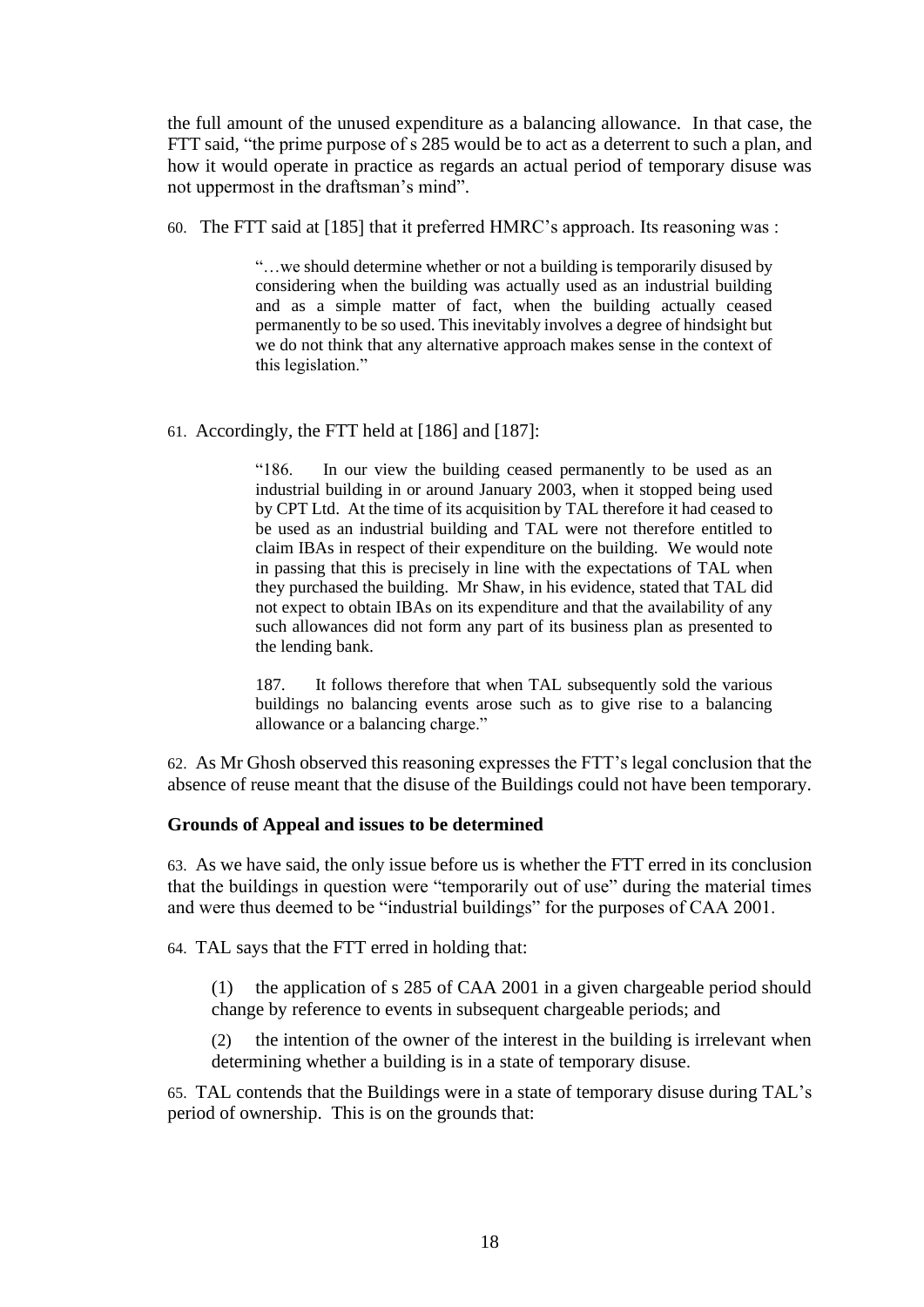(1) temporary disuse does not require subsequent re-use; and

(2) whether a building is in a state of temporary (as opposed to permanent) disuse must be established by objectively assessing all relevant circumstances, including the intention of the owner of the relevant interest in the building.

66. HMRC say the FTT made no error of law. It made clear findings of fact that were open to it, drew appropriate inferences from those facts, applied the law to those facts, and reached conclusions that were open to it on those facts.

67. HMRC contend that TAL never used the Buildings for a qualifying purpose (i.e. a trade) and the necessary inference is that there was a permanent discontinuance at the time of sale by CPT Ltd. The full period of disuse on these facts is both material and significant, which clearly raises the question how on any objective view such a long period of disuse could be temporary as contended by TAL.

#### **Discussion**

#### *Submissions*

68. TAL's case, as submitted by Mr Ghosh, can be summarised as follows:

(1) The FTT erred in holding that the application of s 285 of s CAA 2001 in a given chargeable period should change by reference to events in subsequent chargeable periods. The scheme of the legislation indicates that a person's entitlement to IBA's must be assessed at the end of a given chargeable period or (in the case of a balancing event) within a chargeable period, and not by reference to events and the subsequent chargeable period unless specified.

(2) The difficulties caused by the FTT's error are clear on the facts of this case. On its interpretation, subsequent events in the 2005/6 and 2006/7 tax years (namely the sale and demolition of the Buildings without reuse) meant that there was a balancing event in January 2003 when CPT Ltd ceased to use the Buildings. This means that CPT Ltd's tax returns would have been incorrect insofar as they indicated that a balancing event took place on the sale of the Buildings in 2004.

(3) The result of the FTT's interpretation is that a vendor must wait for subsequent events occurring during its purchaser's ownership to determine the purchaser's tax liability and where those subsequent events take place many years later, no adjustment may be possible.

The FTT erred in holding that the intention of the owner of the interest in the building is irrelevant when determining whether a building is in a state of temporary disuse for the following reasons:

(a) The status of a building should be determined on an objective assessment of all relevant facts made during a given chargeable period. Whether a building is in a state of temporary disuse may be difficult to ascertain by reference only to the physical state of the building and accordingly the owner's intention should be given due and proper weight.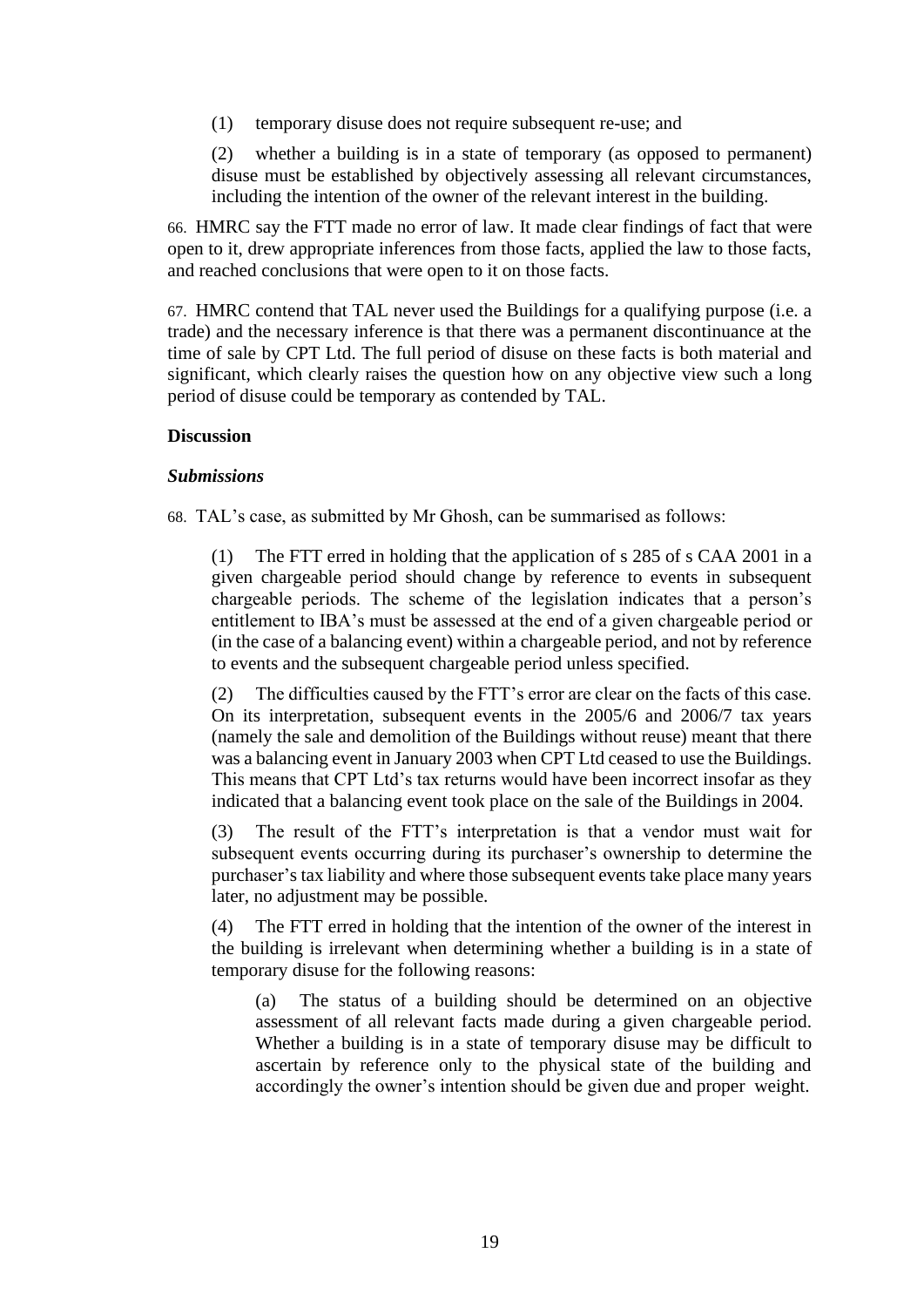(b) There is no difficulty in determining the status of the building by reference (in part) to the owner's intention. The burden of proof is on the taxpayer to show that they had a particular intention at a given time on an objective assessment of the facts.

(c) The fact that there is no express reference in the legislation to the intention of the taxpayer does not mean that intention is irrelevant when applying s 285 CAA 2001.

(5) The Buildings were in a state of temporary disuse during TAL's period of ownership for the following reasons:

(a) Temporary disuse does not require subsequent re-use and whether a building is in a state of temporary (as opposed to permanent) disuse must be established by objectively assessing all relevant circumstances, including the intention of the owner of the relevant interest in the building.

(b) The ordinary meaning of the term "temporary", that is "lasting or meant to last for a limited time only", indicates that the question of intention is embedded in the term. The evidence before the FTT established TAL's intentions during the relevant period which were to find a tenant for the Buildings. The fact that a temporary state of affairs turns into a permanent state does not mean that they were never temporary.

(c) TAL's interpretation of the legislation is consistent with a coherent scheme of capital allowances and the purposes of the legislation as demonstrated from the passages in *Maco Door* and *Cobalt* set out above.

69. HMRC's case, as submitted by Mr Hickey, can be summarised as follows:

(1) The FTT rightly concluded that temporary disuse in s 285 CAA 2001 is identified as being between two periods of actual use. That conclusion is consistent with the legislation as a whole, its purpose and the lack of a reference to intention in s 285.

(2) Section 285 specifically references the "use" of the building, and to fall within the scope of the provision the building needs to be "used". The period of temporary disuse has to be "book ended" by periods of use.

(3) TAL's interpretation produces a result that enables the benefit of IBA to be claimed without ever actually making use of any buildings purely on the basis of the vagaries of intention. That could not have been the intention of Parliament in terms of how the valuable reliefs under the IBA code were provided to taxpayers and only to taxpayers who make use of actual buildings. The authorities demonstrate that the IBA code is premised on actual investment in particular types of building and s 285 interacts with the other provisions of the code by reference to the "use" of those buildings.

(4) A period of temporary disuse is ended upon the occurrence of a balancing event in relation to a taxpayer, such as a sale of the building. The tax code applies specifically to what a taxpayer does in terms of the acquisition of a building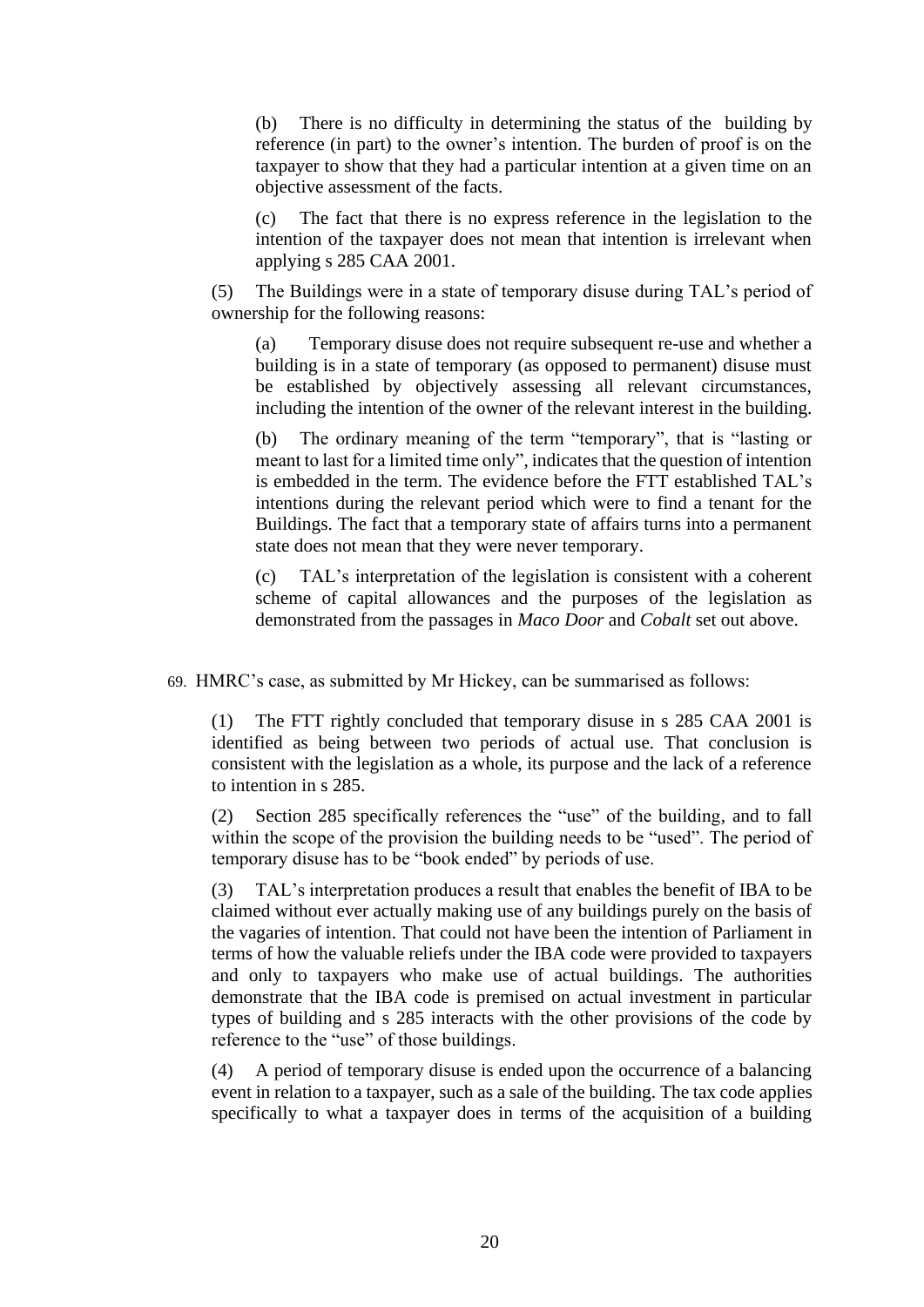acquiring the relevant interest and what it does with that building. There is no "bridge" under s 285 which enables a period of temporary disuse commenced under the ownership of taxpayer A, to continue if there is a balancing event consequent upon the sale of the building to taxpayer B.

(5) Consequently, none of the difficulties with the self-assessment regime identified by Mr Ghosh would arise because there is no question of the actions of taxpayer B subsequent to its acquisition of the building affecting the tax position of taxpayer A, which will be determined definitively as a result of the balancing event which occurred on the sale of the building. In any event, HMRC's interpretation of s 285 works with the self-assessment regime because the taxpayer is required to make a consideration as to whether an IBA claim involving temporary disused buildings is appropriate and that is easily determined. If the temporary disuse straddles two tax years, as demonstrated by the facts of this case, HMRC can open an in time enquiry and amend the relevant tax returns and anything that arises outside the enquiry period can be dealt with by the issue of a discovery assessment, within the appropriate time limits.

(6) As the FTT found, the legislation would be difficult to apply if balancing events were capable of being triggered or affected by the taxpayer's intentions rather than by observable and fixed events taking place, as the taxpayer's intention is potentially ever-changing. It does not make sense to allow intention to be the second "bookend" for the purposes of s 285. Whether a period of disuse is temporary is determined by reference to the objective facts and circumstances and accordingly disuse of a building is temporary only if the disuse occurs between two objectively identifiable periods of use. If the draftsman of s 285 had wanted to permit the intention of the taxpayer to be a relevant factor, he would have done so expressly, in effect requiring an election on the part of the taxpayer.

(7) The FTT found on the facts of this case (at [186]) that the building ceased permanently to be used as an industrial building in January 2003 when it stopped being used by CPT Ltd, thus giving rise to a balancing event at that time.

#### *Conclusions*

70. We start with Mr Hickey's submission that as a matter of principle a balancing event, such as a sale, results in the disapplication of s 285 of CAA 2001. If Mr Hickey is right in that submission, it seems to us that TAL's appeal must fail because on the facts of this case there was no period of use of the Buildings during TAL's ownership: either a period of actual use or a period which was deemed to be actual use as an industrial building according to the terms of s 285.

71. Mr Hickey's submission was a new point which it appears had not been argued either before the FTT, in HMRC's Respondent's Notice to this appeal or in Mr Hickey's skeleton argument. Mr Ghosh would have been justified in objecting to the point being raised at this late stage, but, generously, he did not do so and responded to it.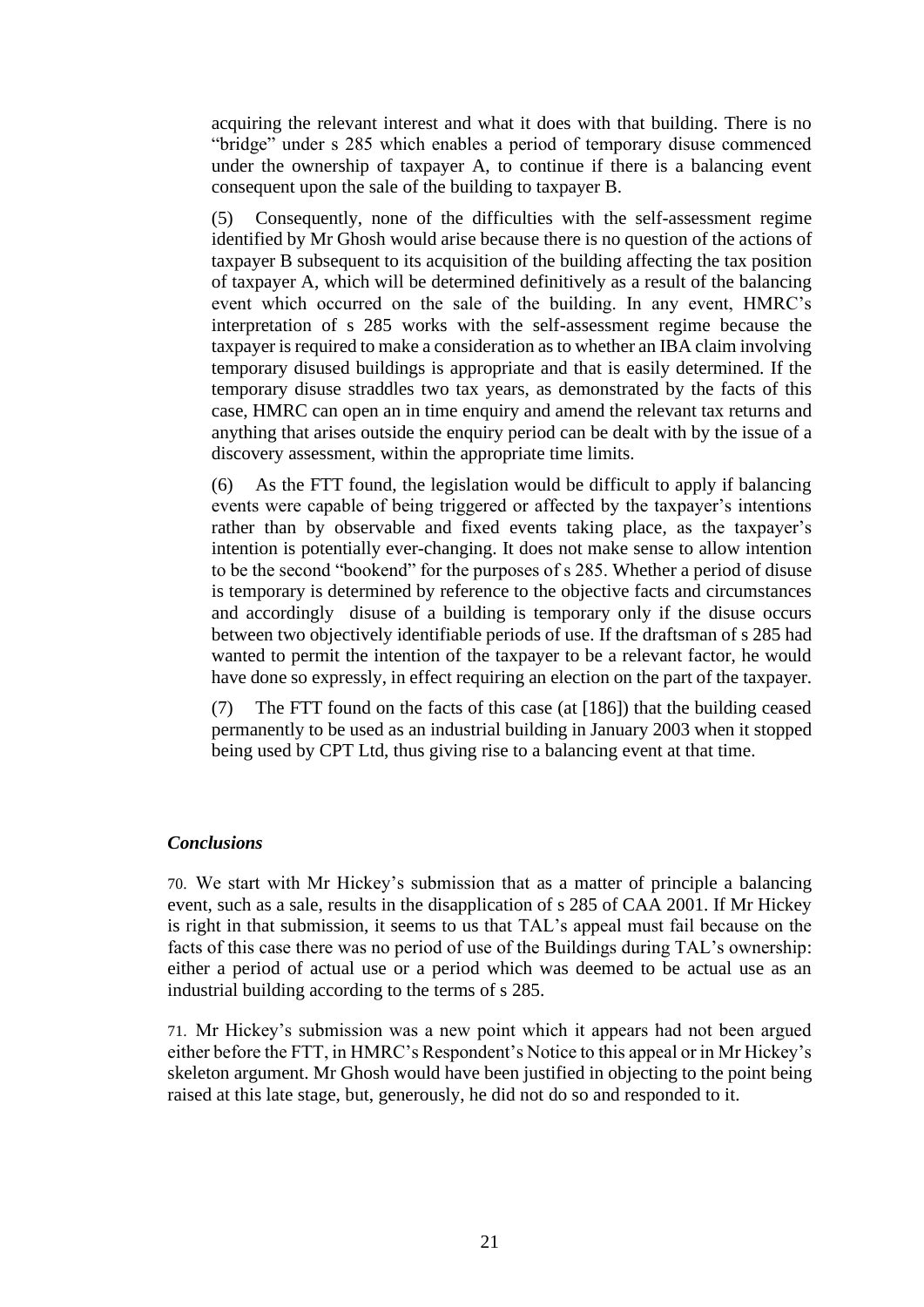72. In our view there is nothing in the relevant legislation which suggests that a balancing event, such as a sale, interrupts a period of temporary disuse falling within s 285. In our view, the focus of the legislation is on the building itself and the use to which it is being put rather than on the circumstances of the particular taxpayer in question.

73. For example, s 271 of CAA 2001 talks about allowances being available if expenditure has been incurred on the construction of a building or structure, without reference to the taxpayer. Section 309 CAA 2001 permits a WDA to be claimed where "qualifying expenditure has been incurred on a building" in circumstances where at the end of the chargeable period in question the person claiming the allowance "is entitled to the relevant interest in the building in relation to that expenditure". Again, the reference is to the status of the building during the chargeable period in respect of which the claim is made rather than the circumstances of the particular taxpayer.

74. Furthermore, our analysis of ss 311, 312 and 337 (set out in [22] and [23] above) demonstrates that WDAs are calculated by reference to the residue of expenditure made by the previous owner which has not yet been written off. Therefore, in respect of those allowances the circumstances existing as a result of the expenditure of the previous owner are the starting point for the calculation of the amount of the claim that the new owner can make.

75. There is nothing in those provisions that suggests that on a balancing event there is a "clean break" between taxpayers which is created simply because the previous owner has to complete his tax computation to take account of the balancing charge that arises as a result of the sale. This is consistent with the wording of s 285 itself, which again focuses on the state of the building itself without any suggestion that the period in question which is determined to be of temporary disuse according to the terms of s 285 comes to an end because a balancing event occurs during the relevant period.

76. As Mr Ghosh submitted, Mr Hickey's proposition seems to be that because the seller and buyer have different tax computations to make upon the occurrence of a balancing event, the building cannot continue to be in temporary disuse following the sale. That is a non sequitur.

77. Furthermore, somewhat unattractively, the proposition is in clear conflict with HMRC's own guidance as set out in the extract from the manual set out at [45] above. That guidance states clearly that the period of disuse can be "protected by the Section 285 legislation if the next period of use is by the next owner of the relevant interest." Mr Hickey made no submissions regarding that guidance.

78. We turn now to the essence of HMRC's case, which is that a period of temporary disuse has to be "book-ended" by two periods of actual use. That point is closely connected to the question as to whether the intention of the taxpayer is a relevant factor in considering whether the disuse of the building is temporary or permanent. We will therefore take the two points together.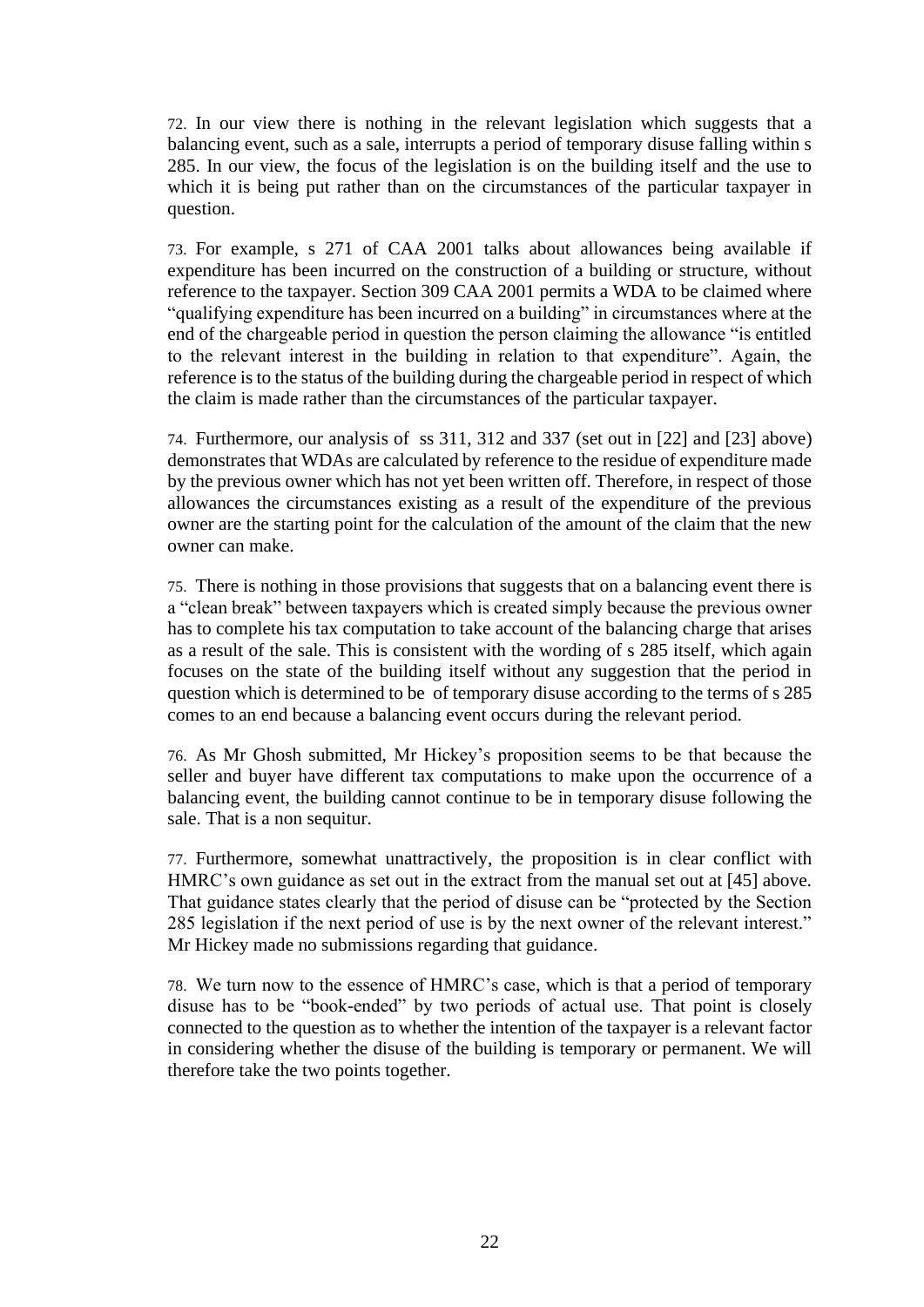79. It seems to us that the key point is whether s 285 envisages that a period of temporary disuse can be followed by a period of permanent disuse without affecting the status of the earlier period or, if a period of temporary disuse turns out, as events unfold, to be permanent because of a change of use of the building or another balancing event, such as a sale or destruction of a building, then the earlier period can no longer be regarded as a period of temporary disuse. If that were the case, the start of the earlier period of temporary disuse would, with hindsight, become the start of the period of permanent disuse.

80. In agreement with Mr Ghosh's submissions, we prefer the first of those alternative interpretations for the following reasons.

81. First, such an interpretation is consistent with the ordinary meaning of the word "temporary". That indicates that a period is to be regarded as "temporary" if it was meant to last for a limited period of time. We take the example of an industrial building that falls empty because the tenant ceases its manufacturing activities there and the owner of the building immediately instructs property advisers to market the building to find tenants who will continue to use the building as an industrial building. The owner is advised that the market for such tenants is good and that a tenant should be secured within a reasonable time. In those circumstances, it is difficult to see how at the outset of that period the period of disuse could be described as anything other than "temporary". It was meant only to last for a limited period of time because the new owner wanted it to be occupied by a tenant whose activities would enable the building to continue as an industrial building. That analysis is consistent with the statement in HMRC's manual set out at [45] above where it says "The taxpayer must genuinely regard the building as temporarily out of use…."

82. Let us suppose in the example given above, the building fell empty in January 2019 and a new tenant was secured who took occupation of the building in May 2020. Thus the period during which the building was empty would straddle two chargeable periods for the purposes of the capital allowances legislation. The owner would claim writing down allowances for the first of those periods on the basis that the disuse of the building was temporary. If an enquiry was undertaken in relation to the taxpayer's return the taxpayer would presumably justify the claim on the basis that it was trying to find a tenant and would provide evidence of its marketing efforts. That would also be the case for the following tax year where the allowance could be claimed on the basis that for part of the period the building was empty only on a temporary basis and when it was occupied it was being used as an industrial building. In that case, the evidence concerned would be both the marketing efforts and the fact that they had come to fruition. Clearly, the claim for the allowance is easier to establish in a case where the building subsequently is occupied, but that is simply a question of the evidence available to establish the claim.

83. Nevertheless, in respect of both chargeable periods in the example given above, the intentions of the taxpayer are clearly a relevant factor in determining whether the claim for allowances on the basis of temporary disuse can be properly established.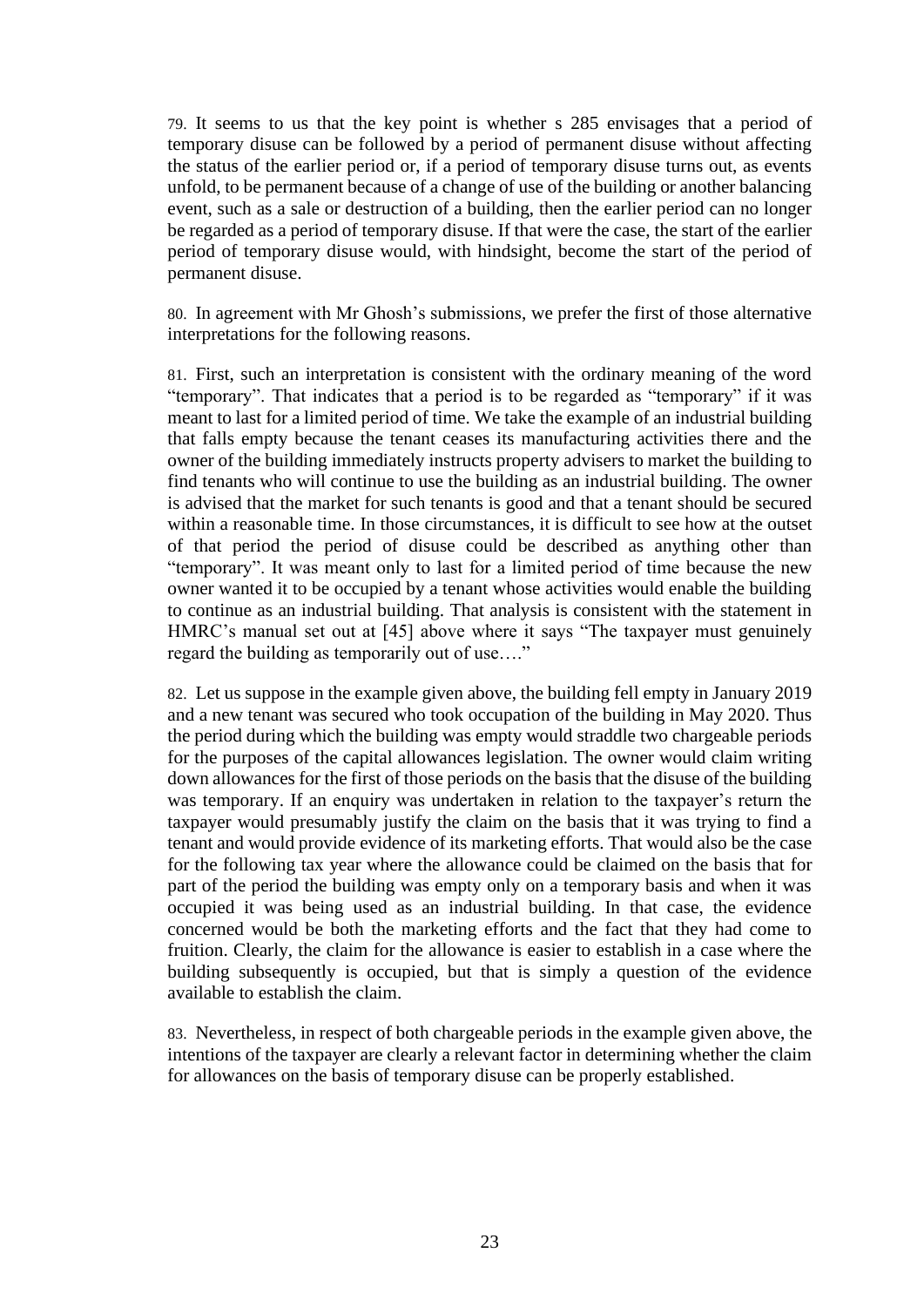84. Now suppose that halfway through the second chargeable period, the taxpayer is advised that there is no prospect of finding a tenant due to a collapse in the market for the kind of tenant that would be suitable for the building. As a result of this advice, the owner decides to seek planning permission for the building to be converted into residential accommodation, thus precluding it from qualifying as an industrial building.

85. In those circumstances, the position as regards the first chargeable period remains exactly the same. The legislation requires the position to be looked at chargeable period by chargeable period and on the basis of the evidence in respect of the whole of that chargeable period the disuse must been regarded as temporary because of what the owner meant to do with the building, as established by all the available evidence.

86. On HMRC's interpretation, because the building ultimately ceased to be used permanently as an industrial building without a further period of use as such, the taxpayer's computation for the earlier period is open to review.

87. Aside from the difficulties that could arise from that result in terms of the operation of the self-assessment regime, as identified by Mr Ghosh and with which we agree, in our view such a result would not be consistent with one of the key features of the legislation, which is that the claims for allowances should be determined by reference to the circumstances prevailing in the chargeable period in which the allowance is claimed.

88. We are also of the view that adopting the ordinary meaning of the word "temporary" so as to include the intentions of the owner of the building is consistent with the purposes of the legislation. It was common ground that the purpose of the legislation, as demonstrated by *Maco Door* and *Cobalt*, was to encourage particular forms of economic activity by according to industrial buildings or (in relation to buildings in an Enterprise Zone, commercial buildings) advantages not accorded to other business premises. It seems to us that by allowing allowances to continue to be claimed in a period where the owner clearly means the building to be used as an industrial building and is undertaking active marketing activities to that end is consistent with that purpose. Otherwise, there could be a disincentive on owners to make that effort since they could end up suffering a financial disadvantage.

89. Mr Hickey submits that the focus of the legislation is on providing allowances for buildings that are actually used and that it is inconsistent with the purpose of the legislation to give allowances to the owner of a building which has never actually been used during their period of ownership.

90. We accept that the facts in this particular case are extreme, but in our view they do not give rise to an absurdity or would otherwise question whether, viewed realistically, s 285 operated so as to permit allowances to be claimed in this situation.

91. We observe that s 285 operates as a deeming provision in two respects. First, it deems the industrial building to still be in use, notwithstanding the fact that it is empty, and secondly as long as it was an industrial building immediately before it became empty it is to be treated as being an industrial building during that period of time. In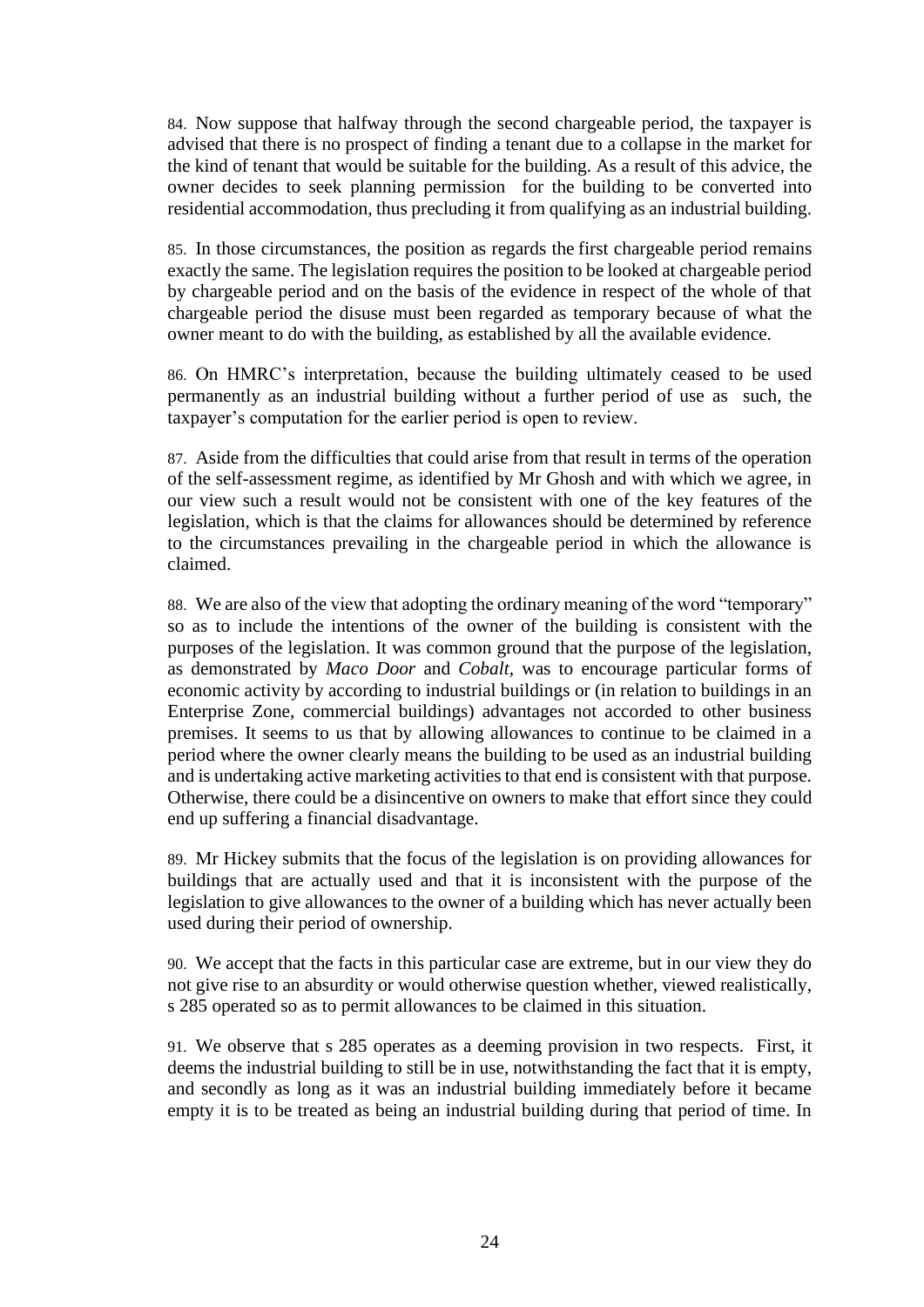other words, Parliament has decided that the building is still being "used", consistent with the purposes of the legislation which is to encourage the use of certain buildings as industrial buildings. It follows from that analysis, that we must reject any suggestion that s 285 is an anti-avoidance provision. It does no more than preserve the status of the building and avoids a balancing event arising simply because the building becomes empty temporarily.

92. As we indicated at the hearing, HMRC's approach could result in surprising results. That is illustrated by the following example. An industrial building is being used for offices. The tenancy comes to an end on 1 January and the owner then spends the next 6 months refurbishing it and marketing it. On 1 July, a new tenant comes in and takes over the offices. That would be treated as a period of temporary disuse, both on HMRC's approach and on TAL's approach. However, if exactly the same things happened, and by the end of June a tenant had been secured to occupy the properties, starting on 1 July, but on 30 June the building was destroyed by fire, on HMRC's case the period from 1 January to the end of June would not be treated as a period of temporary disuse because there would be a balancing event caused by the fire. On HMRC's case, because there was no subsequent period of use, the period of temporary disuse must now be regarded as being permanent. That could operate in circumstances where the fire happened at the end of the 25 year period during which capital allowances could be claimed so as to prevent the taxpayer claiming allowances in respect of the period during which the building was empty.

93. In our view, the correct approach to be followed in order to establish whether, in relation to any particular chargeable period where an industrial building is not being used for any part of that period, that period of disuse is temporary, is to look at all the relevant circumstances and not only the physical state of the building. That inevitably means establishing why the building is empty and what the owner intends to do with it. Those matters need to be looked at objectively by reference to the available evidence. Simply because the owner says that he intends that the building be used as an industrial building is not going to be sufficient. It has to be tested by reference to the other available evidence, such as the efforts being made to bring the building back into use and how it is intended to be used.

94. Consequently, we do not believe, contrary to Mr Hickey's submissions, that if intention is to be a factor in the question of whether the allowances are available depends on the "vagaries of intention". The expressed intentions of the taxpayer have to be tested objectively (along with the other circumstances) and we see no difficulty in carrying out that test simply because the taxpayer's intentions may change. Those expressed new intentions again have to be tested against the evidence. The fact that s 285 does not refer to intention in our view is immaterial; as we have said the ordinary meaning of the word "temporary" in the context of the use (or disuse) of a building includes what the owner means to do with it.

95. The FTT is used to deciding the outcome of appeals on the basis of the taxpayer's intention. For example, in relation to penalty appeals or discovery assessments it has to ascertain the state of the taxpayer's mind when considering whether particular actions were "careless" or "deliberate".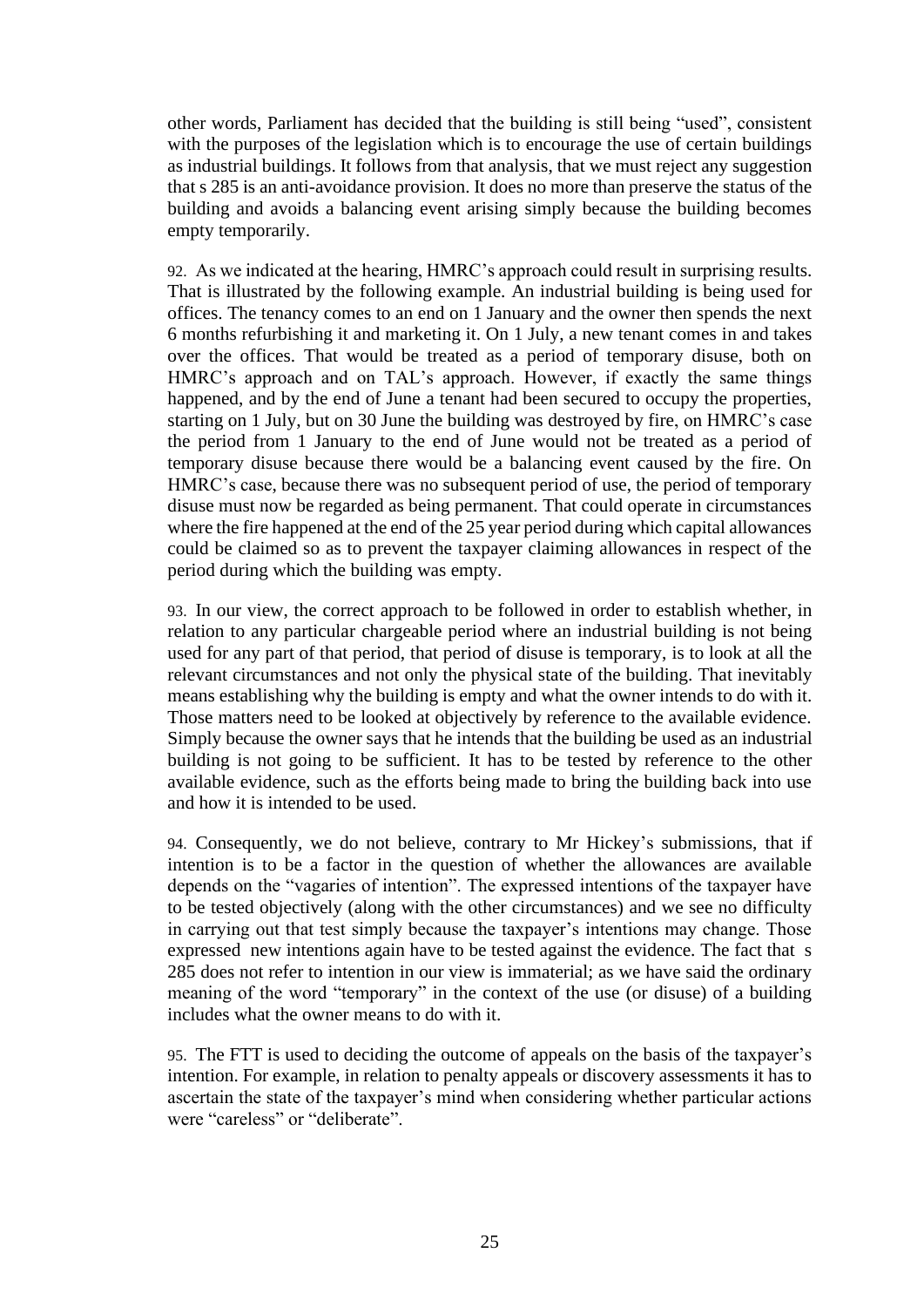96. It follows from our analysis that the question of whether the disuse of a building in any particular period was "temporary" can be established by means other than by establishing that the period occurred between two periods of actual use. Establishing those facts does of course demonstrate that the period in between was "temporary" but it does not preclude other evidence establishing the same result by reference to the taxpayer's intended use of the building. It follows that a period of permanent disuse can follow a period of temporary disuse, as a result of a change of circumstances from those prevailing at the time that the period of disuse began, without that affecting the characterisation of the earlier period of temporary disuse.

97. Consequently, the FTT erred in its conclusions by determining that the question of the taxpayer's intention was not a relevant factor in determining whether s 285 applied to a period of disuse and also erred in holding that the application of s 285 of CAA 2001 in a given chargeable period could change by reference to events and subsequent chargeable periods.

98. Section 12 of the Tribunals, Courts and Enforcement Act 2007 provides that if the Upper Tribunal finds that the making of the relevant decision involved the making of an error on a point of law it "may (but need not) set aside" the decision, and that, if it does set it aside, it must either remit the case to the FTT with directions for reconsideration, or remake the decision.

99. We have identified that the FTT made errors of law in its approach to the interpretation of s 285 of CAA 2001. In our view, those errors were material and we should therefore exercise our discretion to set aside the Decision.

100. We consider that it is not necessary to remit the matter to the FTT and we can remake the Decision by applying the correct test to the facts found by the FTT.

101. In that regard, there is a dispute between the parties as to whether the FTT made a finding of fact at [186] that the Buildings ceased permanently to be used as industrial buildings in January 2003 when they stopped being used by CPT Ltd. Were that to be the case, then clearly the period during which the Buildings were empty during TAL's ownership could not qualify as industrial buildings on the basis that they were owned during a period of temporary disuse.

102. However, we do not accept Mr Hickey's submission that what the FTT said at [186] amounted to such a finding. We accept Mr Ghosh's submission that what the FTT said at that paragraph was a legal conclusion based on its view that where a temporary period of disuse became permanent because the Buildings were not subsequently used as industrial buildings, then the period of permanent disuse *must be* regarded as having commenced when CPT Ltd ceased to use the buildings in January 2003. Otherwise, it can be seen that the conclusions [186] are inconsistent with the FTT's factual finding at [25] that in or around January 2003 the Buildings fell into temporary disuse within s 285 of CAA 2001.

103. In our view, the evidence before the FTT clearly indicates that HMRC had recognised that the Buildings were in temporary disuse for some 13 months from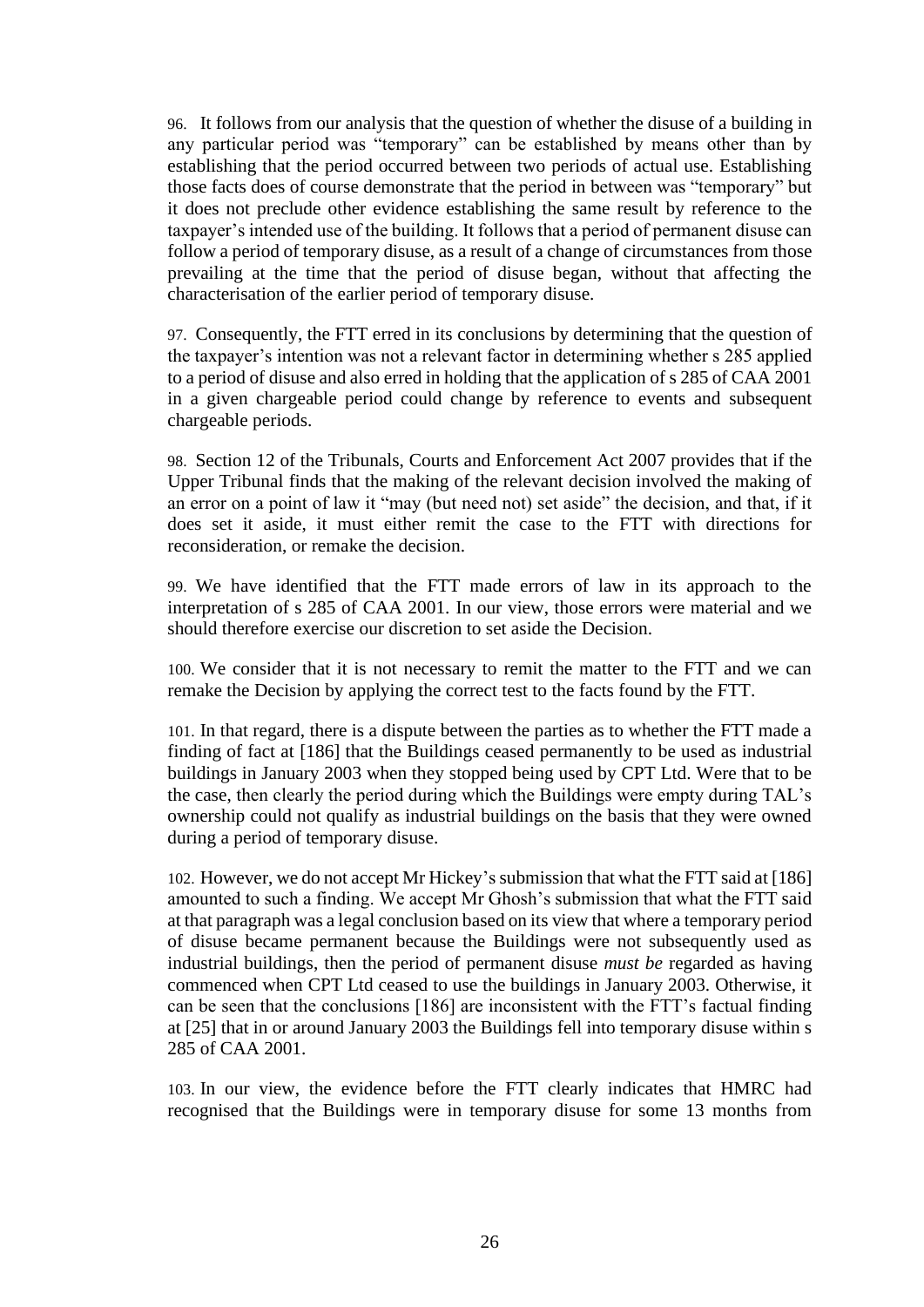January 2003 until the sale to TAL in February 2004. We were shown two letters that HMRC wrote to TAL's advisers in 2009 and 2010. In the first of those letters HMRC stated that the Buildings "had been in temporary disuse for some 13 months when purchased by TAL". In the second letter, HMRC stated that the Buildings were purchased by TAL in February 2004 "at which time each of the buildings had already been in temporary disuse for some 13 months".

104. The transcript of the proceedings before the FTT shows that the FTT was referred to those letters during the course of Mr Ghosh's submissions. HMRC did not take issue with the statements contained in the letters. Therefore, insofar as it is necessary to do so, in remaking the Decision we find that at the time of the acquisition by TAL the Buildings remained in temporary disuse and therefore, on the basis of our analysis of s 285, that period was capable of continuing under TAL's ownership without being terminated as a result of the change of ownership and the balancing event which then occurred in relation to CPT Ltd.

105. We therefore need to decide whether the evidence demonstrates that, as contended by TAL, the period of temporary disuse continued up to the point at which it decided to cease its marketing efforts in November 2005 in relation to some of the Buildings, and in or around October 2006 when it resolved to cease its attempts to use the remaining Buildings. as found by the FTT.

106. In our view, the findings of fact made by the FTT clearly demonstrate that to be the case. It was in our view entitled to make those findings on the basis of the evidence before it. The FTT made extensive findings at [42] and [43] of instructions given by TAL to its advisers to market the site and it found that the advisers were actively marketing the site, producing detailed weekly reports setting out their progress in respect of the Buildings. It also found at [51] that there were ongoing efforts to market some of the Buildings during 2004 and 2005 until November 2005. At [67] the FTT found that TAL decided to cease to use the remaining Buildings.

107. The FTT also found at [33] that at the time of the purchase from CPT Ltd, TAL had given an undertaking to CPT Ltd that certain of the Buildings would be brought out of temporary disuse back into use within three years of the acquisition. Further, TAL had agreed to indemnify CPT Ltd for any future tax liabilities it could incur if TAL failed to bring the Buildings back into use.

108. In his unchallenged evidence before the FTT, Mr Mark Shaw said that TAL had no problem in giving that undertaking because it was the intention to bring the Buildings back into use immediately. Clearly, the undertaking provided a clear incentive for TAL to endeavour to obtain tenants for the Buildings.

109. On this basis, we find that the period of temporary disuse for the purposes of s 285 continued, in relation to the Buildings referred to at [47] to [49] and [51] until TAL ceased its marketing efforts in November 2005 and in October 2006 in relation to the remaining Buildings. During that time, TAL wanted the Buildings to be used as industrial buildings and that intention was evidenced by its marketing efforts and the